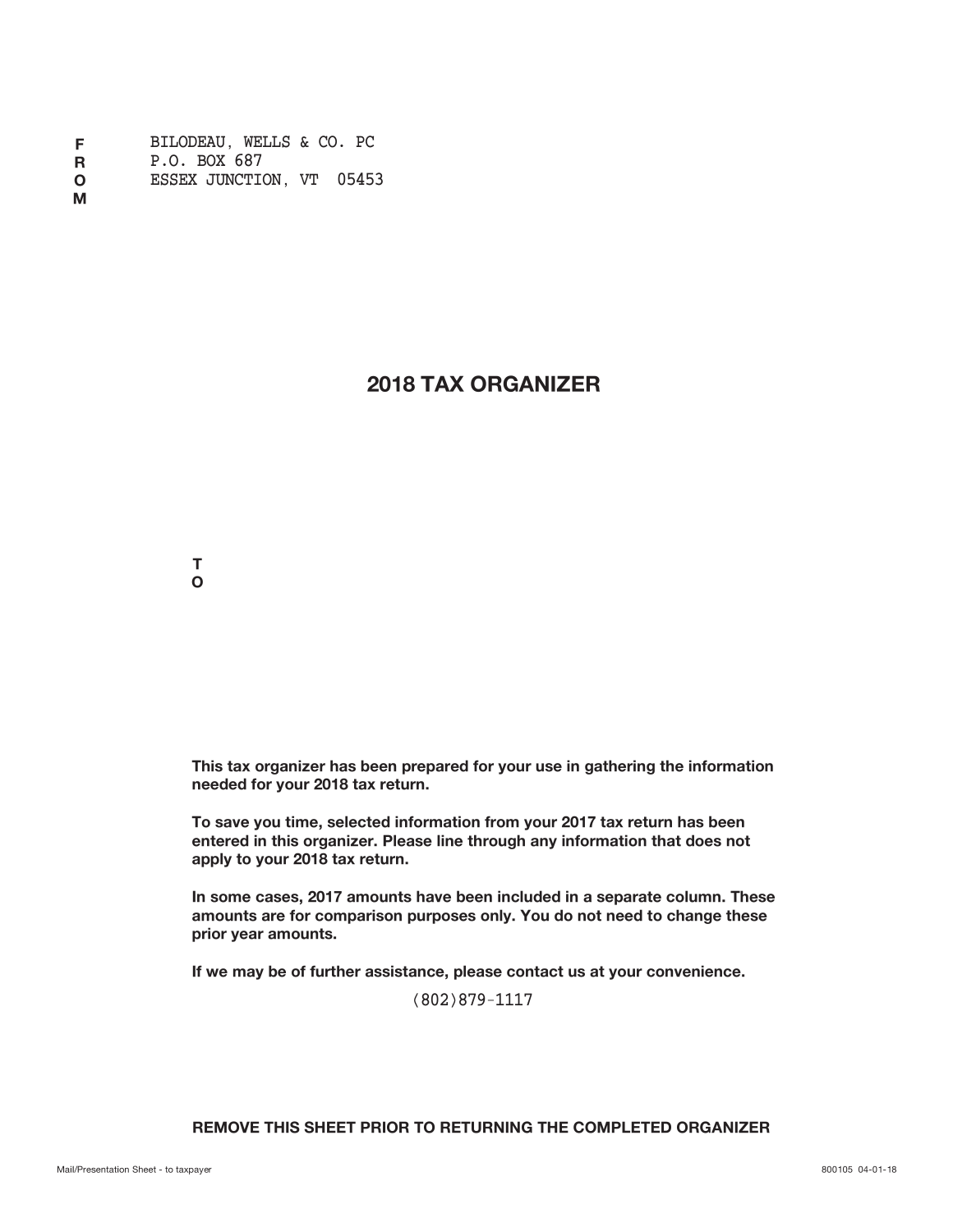Bilodeau Wells & Company, PC **Joseph H. Bilodeau,** CPA, CGMA PO Box 687 **David G. Santerre**, CPA Essex Junction, VT 05453 **Brett T. Walker**, CPA. CGMA 802.879.1117 **Paul A. Jarvis**, CPA, CGMA **Charles H. Blackmore**, CPA

January 2019

Enclosed is your 2018 tax organizer. We cannot begin your work until we have received your signed engagement letter and you have answered the questionnaire. If this is a joint return, the engagement letter must be signed by both parties. Be sure to enclose all original documents including W-2's, interest and dividend forms, brokerage statements, real estate tax bills, gain/loss forms, and closing statements on the purchase, sale or exchange of real estate. If you have business or rental information, please attach your QuickBooks/Peachtree (or other) printed summary of activity for the year or email excel files to us (preferred.)

If we receive your information later than March 22, 2019, we cannot guarantee that your returns will be ready by April 15, 2019. We will apply for an extension upon your request; provided that you have given us enough information to provide a reasonable basis for the extension.

The Tax Cuts and Job Act (TCJA) provided significant tax changes and drastically changed the way federal income taxes are calculated. From brand new provisions to significantly revised forms, extra time and resources will be needed to ensure we properly report your tax situation and to make certain we maximize your tax savings under the new laws. In response to TCJA, Vermont and other states also made significant changes to how they calculate income taxes.

The Affordable Care Act (ACA) added taxes and calculations to tax returns with an AGI over \$200,000 (single) or \$250,000 (married filing jointly). Taxpayers must report that they are covered by health insurance or pay a penalty (repealed for 2019 and forward.) If you received subsidized health insurance, reconciliation is required to determine if you have to repay any of that subsidy. The reconciliation does not apply to Medicare recipients if you were covered for 12 months or qualify for one of the exemptions. New tax legislation did not remove ACA taxes and will likely have an impact on 2018 taxes.

The IRS and many states (including Vermont) have implemented stricter identification requirements to reduce tax identity theft. Driver's license information is required in your tax return data. Please include that information on the Personal Information page.

Be sure to resolve any questions that you may have regarding your tax return prior to returning your e-file signature authorization forms to our office.

Please select the format for your tax return copy (electronic PDF copy or a bound copy).

Please read, sign and date the attached engagement letter and return it to us with your completed questionnaire.

Bretz dul

Sincerely,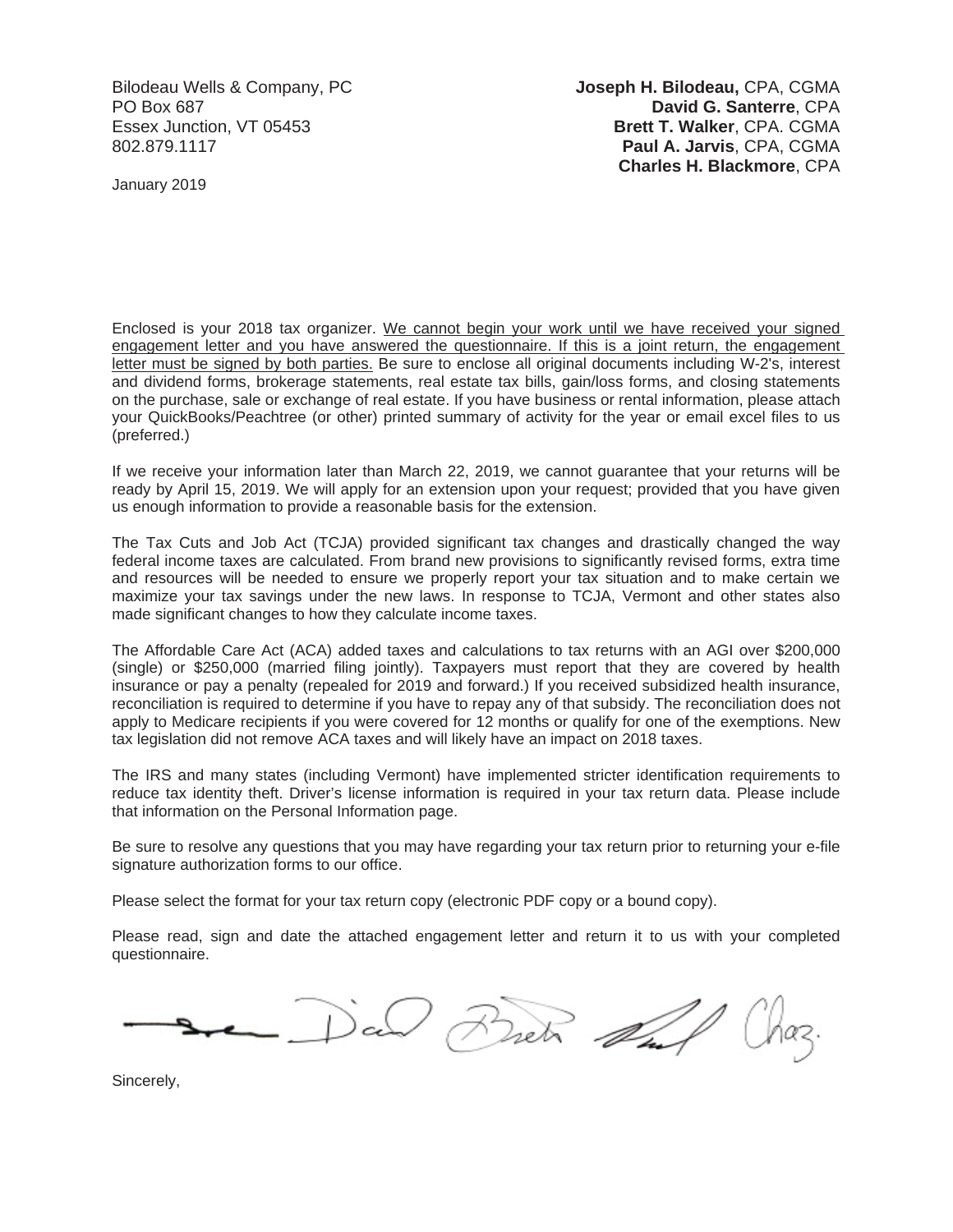Bilodeau Wells & Company, P.C. (firm, we, us or our) is pleased to provide you with the professional services described below. This letter confirms our understanding of the terms and objectives of our engagement and the nature and limitations of the services we will provide. The engagement between you and our firm will be governed by this agreement.

### **Engagement Objective and Scope**

We will prepare the Federal and your resident state individual income tax returns with supporting schedules and any other states specifically requested by you for the year ended December 31, 2018.

We will not prepare any tax returns except those identified above, without your written request, and our written consent to do so. We will prepare your tax returns based upon information and representations that you provide to us. We will not audit or otherwise verify the data you submit to us, although we may ask you to clarify certain information. We have not been engaged to and will not prepare financial statements. If you engage us to prepare financial statements, that will be delineated in a separate agreement.

We will prepare the tax returns solely for filing with the Internal Revenue Service (IRS) and state and local tax authorities as identified by you and referenced above. Our work is not intended to benefit or influence any third party, either to obtain credit or for any other purpose.

You agree to indemnify and hold us harmless with respect to any and all claims arising from the use of the tax returns for any purpose other than filing with the IRS and state and local tax authorities regardless of the nature of the claim, including the negligence of any party.

Our engagement does not include any procedures designed to detect errors, fraud, or theft. Therefore, our engagement cannot be relied upon to disclose such matters.

This engagement is limited to the professional services outlined above.

### **CPA Firm Responsibilities**

Unless otherwise noted, we will perform our services in accordance with the Statements on Standards for Tax Services ("SSTS") issued by the American Institute of Certified Public Accountants ("AICPA") and U.S. Treasury Department Circular 230 ("Circular 230"). It is our duty to perform services with the same standard of care that a reasonable income tax preparer would exercise in this type of engagement. It is your responsibility to safeguard your assets and maintain accurate records pertaining to transactions. We will not hold your property in trust for you, or otherwise accept fiduciary duties in the performance of the engagement.

We will prepare your tax returns based upon your filing status (single, married filing jointly, married filing separately, head of household or qualifying widow[*er*] with dependent child) as reflected in your income tax returns for last year. If your filing status has changed, you wish to change your filing status, or you have questions about your filing status, please contact us immediately.

#### **Confidentiality**

If the tax returns prepared in connection with this engagement are filed using the married filing jointly filing status, both spouses are deemed to be clients of the firm under the terms of this Agreement. Both individuals acknowledge that there is no expectation of privacy from the other concerning our services in connection with this Agreement. We are at liberty to share with either of you, without prior consent of the other, documents and other information concerning the preparation of your tax returns.

#### Bookkeeping assistance

We may deem it necessary to provide you with accounting and bookkeeping assistance solely for the purpose of preparing the tax returns. These services will be performed solely in accordance with the AICPA Code of Professional Conduct. We will request your approval in writing before rendering these services. Additional charges will apply for such services.

#### Prior year review

Our review of the prior year's tax return will necessarily be limited and may not find all errors. We will, however, bring to your attention any errors that we find. If you ask us to prepare amended tax returns and address any other matters arising as a result of any error, we will confirm this representation in a separate engagement letter.

Estimated tax payments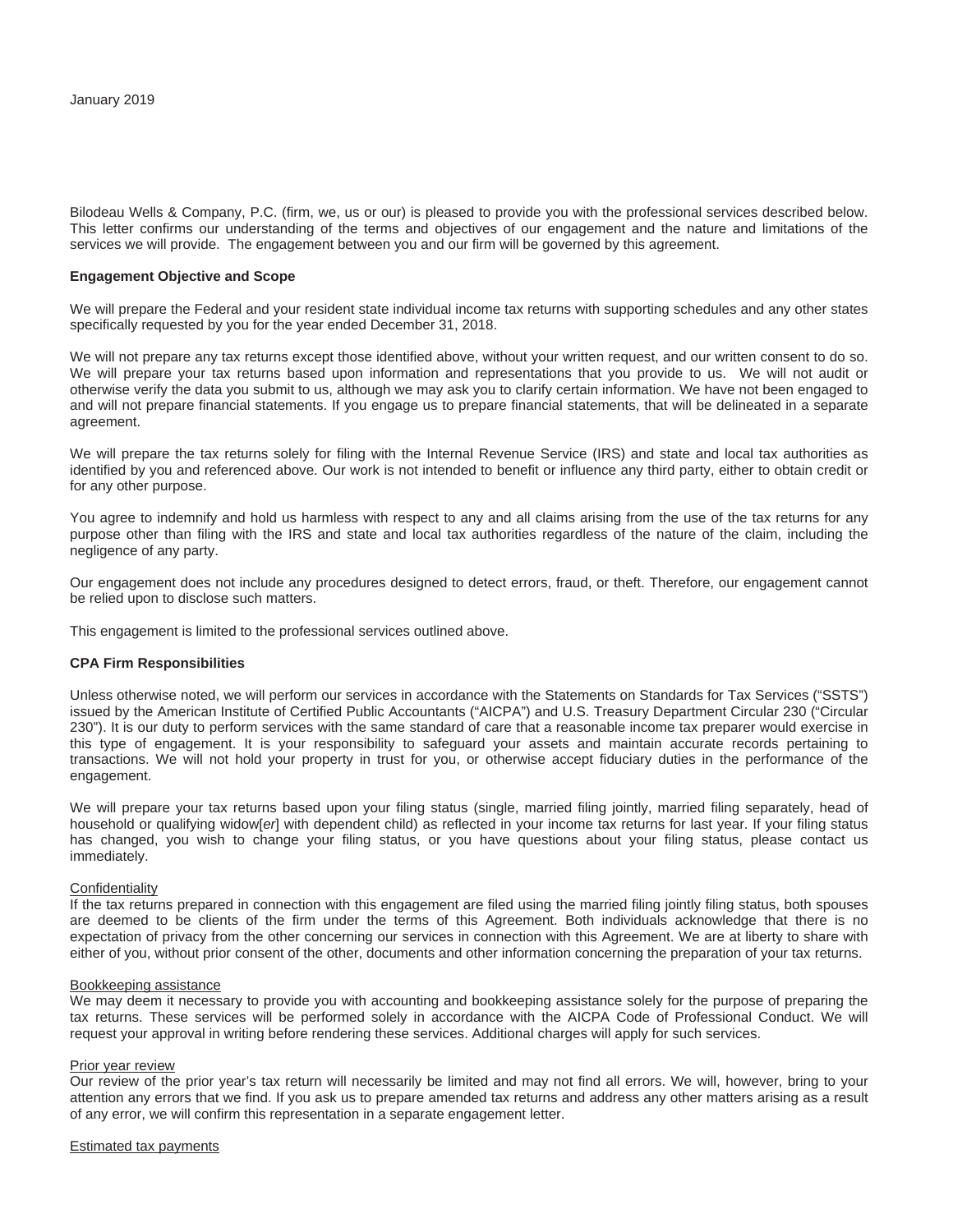You may be required to make quarterly estimated tax payments. We will calculate these payments for the 2018 tax year based upon the information you provide to prepare your 2018 tax returns (the "safe harbor" basis) and have no obligation to update recommended payments after the engagement is completed, unless requested to do so.

### Tax planning services

Our engagement does not include tax planning services, unless separately requested. During the course of preparing the tax returns identified above, we may bring to your attention potential tax savings strategies for you to consider as a possible means of reducing your taxes in subsequent tax years. However, we have no responsibility to do so, and we will take no action with respect to such recommendations, unless requested to do so. The responsibility for implementation remains with you, the taxpayer.

### Government inquiries

This engagement does not include responding to notices and inquiries by any governmental agency or tax authority. If your tax return is selected for examination or audit, you may request our assistance in responding to such an inquiry. If you ask us to represent you, additional charges will apply for such services. We encourage you to contact us before paying any tax notice since such notices are frequently erroneous.

#### Third-party verification requests

We will not respond to any request from banks, mortgage brokers or others for verification of any information reported on these tax returns. We do not communicate with any third parties or provide them with copies of tax returns unless specific information releases are on file.

# **Arguable Positions**

We will use our judgment to resolve questions in your favor where a tax law is unclear, provided there is substantial support for doing so. If there are conflicting interpretations of the law, we will explain the possible positions that may be taken on your return. We will follow the position you request, provided it is consistent with our understanding of the Internal Revenue Code (IRC), tax regulations, Revenue Rulings, Revenue Procedures, Private Letter Rulings and court cases. If the IRS, state or local tax authorities later contest the position taken, additional tax, penalties, and interest may be assessed. We assume no liability, and you hereby release us from any liability for such additional tax, penalties, interest, and related professional fees.

### **Substantial Understatement Penalties**

The IRS and many states impose penalties for substantial underpayments. To avoid the substantial understatement penalty, you must have substantial authority to support the tax treatment of the item challenged by the IRS or adequate disclosure of the item. To fulfill the adequate disclosure requirement, you may be required to attach to your tax return a completed IRS Form 8275, Disclosure Statement, or 8275-R, Regulation Disclosure Statement, which discloses all relevant facts. A disclosed tax position that meets the reasonable basis standard must have some authority supporting the position and be more than simply arguable.

You agree to advise us if you wish to disclose a tax treatment on your return. If you request our assistance in identifying or performing further research to ascertain if there is "substantial authority" for the proposed position to be taken on the tax item(s) in your returns, we will confirm this representation in a separate engagement letter. It is your responsibility to contact us if additional assistance is required.

If we conclude as a result of our research that you are required to disclose a transaction on your tax return, you consent to attach a completed Form 8275 or 8275-R to your tax return for filing after we discuss the situation with you. You also agree to hold our firm harmless from any and all actual and consequential damages (including but not limited to tax, penalties, interest, and professional fees) you incur as a result of including such disclosures with your filed tax return regardless of the nature of the claim, including the negligence of any party.

Unless an undisclosed tax position meets the "substantial authority" or "more likely than not" standard, as applicable, we will be unable to prepare the return and will withdraw from the engagement.

### **Listed Transactions and Other Reportable Transactions**

The law imposes substantial penalties on taxpayers and tax advisors for failure to disclose listed and other reportable transactions on Form 8886, Reportable Transaction Disclosure Statement. In general, reportable transactions are potentially abusive transactions identified by the IRS whose primary purpose is tax avoidance, including but not limited to listed transactions, confidential transactions, transactions with contractual protection, loss transactions, and transactions of interest. You agree to advise us of any reportable transactions identified under tax laws and regulations. You agree that it is solely your decision to disclose any reportable transactions in the returns we prepare for you.

You acknowledge your responsibility to inform us of any listed transactions or other reportable transactions as designated by the IRS. You agree to hold our firm harmless with respect to any additional tax, penalties, interest and professional fees resulting from your failure to timely notify us, in writing, of all such transactions in order to facilitate the timely preparation and filing of your tax returns.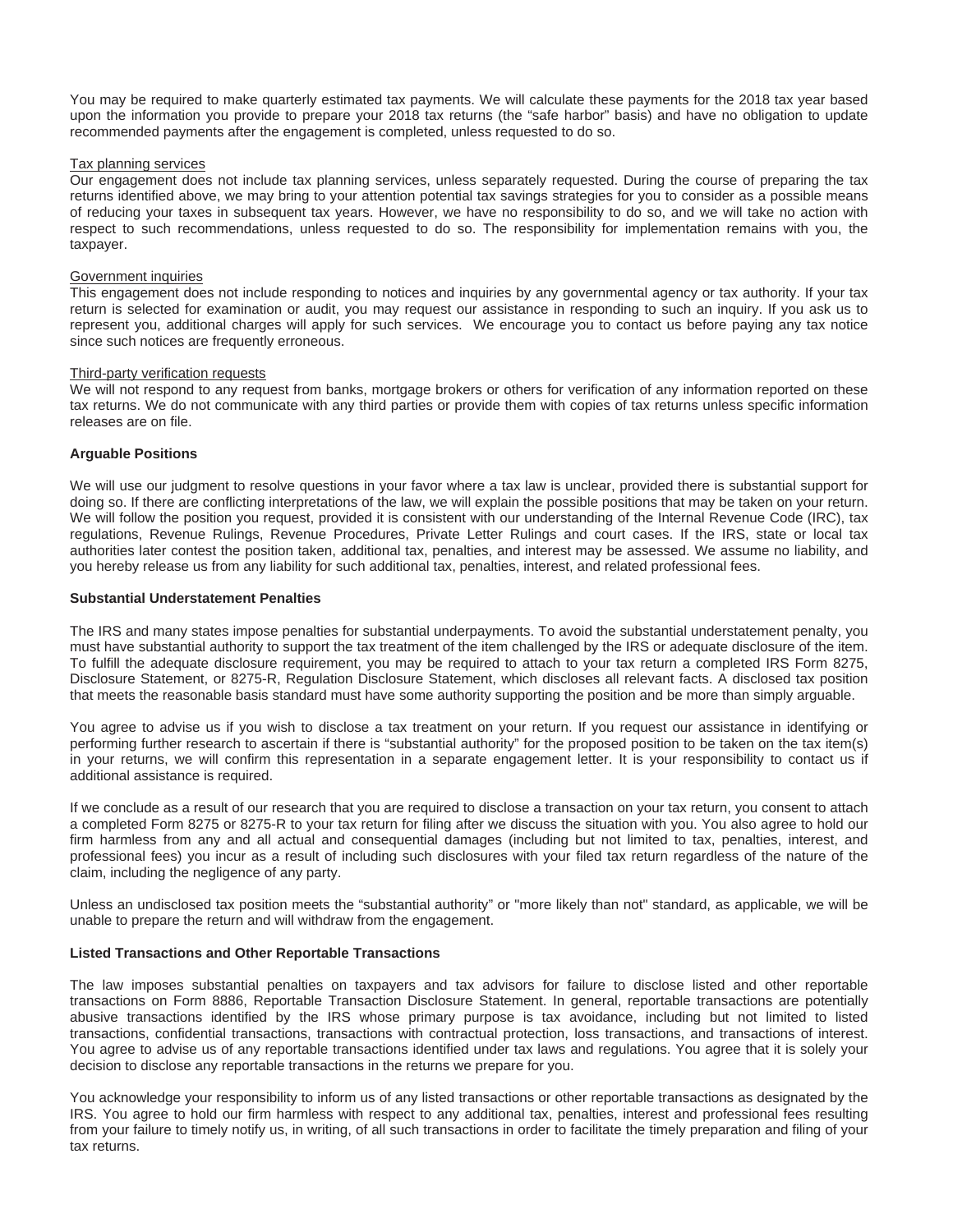# *Client Responsibilities*

We will provide you with an income tax organizer to help you compile and document the information necessary to prepare your income tax returns. You must complete the income tax organizer with accurate and complete information. Income from all sources, including those outside the U.S., is required.

We rely upon the accuracy and completeness of both the information you provide in the income tax organizer and other supporting data you provide in rendering professional services to you.

You are responsible for maintaining adequate documentation to substantiate the accuracy and completeness of your tax returns. You should retain all documents that provide evidence and support for reported income, credits, and deductions on your returns, as required under applicable tax laws and regulations. You are responsible for the adequacy of all information provided in such documents. You represent that you have such documentation and can produce it, if necessary, to respond to any audit or inquiry by tax authorities. You agree to hold our firm harmless from any liability including but not limited to additional tax, penalties, interest and professional fees resulting from the disallowance of tax deductions due to inadequate documentation.

## Gift Tax Returns

The IRS considers a gift to be any transfer to an individual, either directly or indirectly, where full consideration (measured in money or money's worth) is not received in return. Under federal tax law, certain gifts are taxable and subject to an annual gift tax exclusion amount, which for 2017 is \$14,000 per taxpayer and applies to each donee. You are responsible for informing us if gift tax returns are required to be filed. If you ask us to prepare these returns, we will confirm this representation in a separate engagement letter.

### Personal expenses

You are responsible for ensuring that personal expenses, if any, are segregated from business expenses and that expenses such as meals, travel, entertainment, vehicle use, gifts, and related expenses are supported by necessary records required by the IRS and other tax authorities. At your written request, we are available to provide you with written answers to your questions on the types of supporting records required.

# State and local filing obligations

You are responsible for determining your tax filing obligations with any state or local tax authorities, including, but not limited to income, franchise, sales, use, property or unclaimed property taxes. You agree that we have no responsibility to research these obligations or to inform you of them. If upon review of the information you have provided to us, including information that comes to our attention, we believe that you may have additional filing obligations, we will notify you of this responsibility in writing and ask you to contact us. If you ask us to prepare these returns, we ask that this is communicated to us in writing.

### U.S. filing obligations related to foreign financial assets

As part of your filing obligations, you are required to report the maximum value of specified foreign financial assets, which include financial accounts with foreign institutions and certain other foreign non-account investment assets that exceed certain thresholds. You are responsible for informing us of all foreign assets, so we may properly advise you regarding your filing obligations.

These assets include any ownership interests you directly or indirectly hold in businesses located in a foreign country, and any assets or financial accounts located in a foreign country over which you have signature authority. Based upon the information you provide, this information will be used to calculate any applicable foreign tax credits. We will also use this data to inform you of any additional filing requirements, which may include *Form 8938*, *Statement of Specified Foreign Assets*, and FinCEN *Form 114*, *Report of Foreign Bank and Financial Accounts* (FBAR). Failure to file required forms can result in the imposition of both civil and criminal penalties, which may be significant.

### Gifts received from foreign persons

If you received a gift or bequest from a foreign person or trust, you may be required to file a separate IRS Form 3520, *Annual Return To Report Transactions With Foreign Trusts and Receipt of Certain Foreign Gifts*. We will prepare this return on your written request.

### Foreign filing obligations

You are responsible for complying with the tax filing requirements of any other country. You acknowledge and agree that we have no responsibility to raise these issues with you and that foreign filing obligations are not within the scope of this engagement.

### Other income, losses and expenses

If you realized income, loss or expense from a business or supplemental income or loss, the reporting requirements of federal and state income tax authorities apply to such income, loss or expense. You are responsible for complying with all applicable laws and regulations pertaining to such operations, including the classification of workers as employees or independent contractors and related payroll tax and withholding requirements.

Ultimate responsibility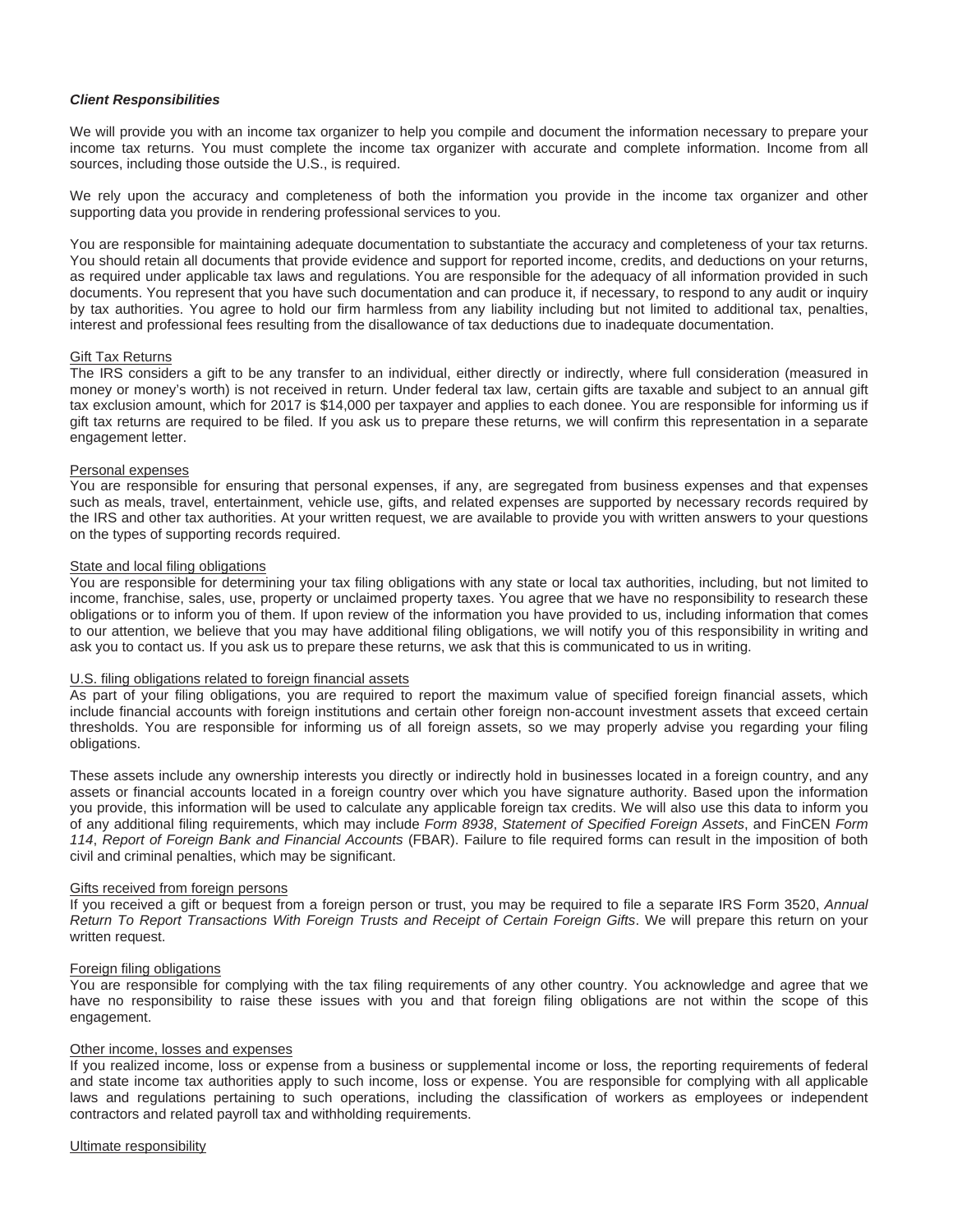You have final responsibility for your tax returns. We will provide you with a copy of your electronic tax returns and accompanying schedules and statements for review prior to filing with the IRS and state and local tax authorities (as applicable). You agree to review and examine them carefully for accuracy and completeness.

You will be required to verify and sign a completed Form 8879, *IRS e-file Signature Authorization*, and any similar state and local equivalent authorization form before your returns can be filed electronically.

In the event that you do not wish to have your tax returns filed electronically, please contact our firm. Additional procedures will apply. You will be responsible for reviewing the paper returns for accuracy, signing them, and filing them timely with the tax authorities.

# **Timing of the Engagement**

We expect to begin our services upon receipt of the completed 2018 income tax organizer and all documents requested either in the organizer or by our office.

If your federal return is electronically filed, our services will conclude upon the earlier of:

- the filing and acceptance of your 2018 tax returns by the appropriate tax authorities and mailing or delivery of nonelectronically filed tax returns (if any) for your review and filing with the appropriate tax authorities, written notification by either party that the engagement is terminated, or
- one year from the execution date of this Agreement.
- If you have the option to file a paper return and choose to do so, our services will conclude upon the earlier of: mailing or delivery of your 2018 tax returns for your review and filing with the appropriate tax authorities, written notification by either party that the engagement is terminated, or one year from the execution date of this Agreement.

# **Extensions of Time to File Tax Returns**

The original filing due dates for your tax returns are April 15, 2019 for federal and most states, therefore we must receive the documents needed to complete the tax returns no later than March 22, 2019.

It may become necessary to apply for an extension of the filing deadline if there are unresolved issues or delays in processing, or if we do not receive all of the necessary information from you in a suitable timeframe. Applying for an extension of time to file may extend the time available for a government agency to undertake an audit of your return or may extend the statute of limitations to file a legal action. All taxes owed are due by the original filing due date. Additionally, extensions may affect your liability for penalties and interest or compliance with governmental or other deadlines.

**To the extent you wish to engage our firm to apply for extensions of time to file tax returns on your behalf, you must notify us of this request in writing or e-mail. Our firm can not file these applications unless we receive an executed copy of this Agreement and your express written authorization to file for an extension. In some cases, your signature may be needed on such applications prior to filing. Failure to timely request an extension of time to file can result in penalties for failure to file tax returns, which accrue from the original due date of the returns, and can be substantial.**

We are available to discuss this matter with you at your request. Additional charges will apply for such services.

### **Penalties and Interest Charges**

Federal, state, and local tax authorities impose various penalties and interest charges for non-compliance with tax laws and regulations, including failure to file or late filing of returns, and underpayment of taxes. You, as the taxpayer, remain responsible for the payment of all tax, penalties, and interest charges imposed by tax authorities.

We rely on the accuracy and completeness of the information you provide to us in connection with the preparation of your tax returns. Failure to disclose or inadequate disclosure of income or tax positions may result in the imposition of penalties and interest charges.

### **Professional Fees**

Our professional fee for the services will be based on the complexity of the work performed and our professional time, as well as out-of-pocket expenses. Our standard rates are \$145-250/hour for review time, and \$85-170/hour for preparation. In addition, this fee depends upon the timely delivery, availability, quality, and completeness of the information you provide to us. You agree that you will deliver all records requested and respond to all inquiries made by our staff to complete this engagement on a timely basis. You agree to pay all fees and expenses incurred whether or not we prepare the tax returns.

Any claim arising out of this engagement, except actions by us to enforce payment of our professional invoices, must be filed within one year from the completion of the engagement, notwithstanding any statutory provisions to the contrary.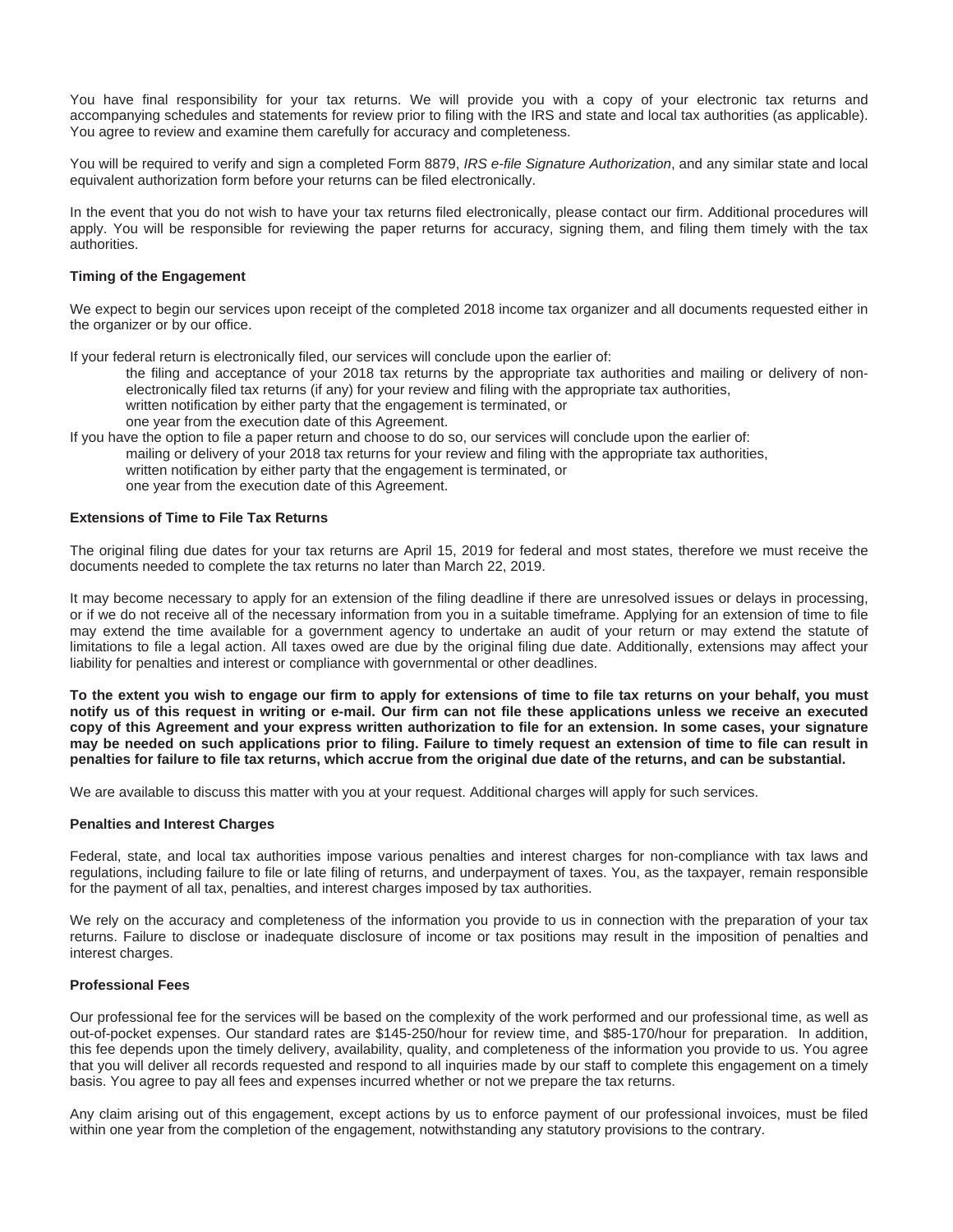Any dispute arising from the services covered under this agreement will be mediated. If this is not successful, the dispute will be submitted for a binding, non-public determination to the American Arbitration Association or such other alternative dispute resolution procedures as may be hereafter agreed between the parties.

If any provision here is inoperative, the remainder of this agreement remains in full force and effect. This document is intended as a final integration of the agreement and can only be modified in writing signed by a representative of Bilodeau Wells and Company

Any tax advice related to the preparation of these tax returns was not intended to be used, and cannot be used by the taxpayer, for the purpose of avoiding any penalties that may be imposed on the taxpayer by any governmental taxing authority or agency.

In the interest of facilitating our services to you, we may communicate by electronic transmission (email/fax). Such communications may include information that is confidential to you. While we use our best efforts to keep such communications secure in accordance with our obligations under applicable laws and professional standards, you recognize and accept that we have no control over the unauthorized interception of these communications once they have been sent, and you consent to our use of these electronic devices.

\* \* \* \* \* \*

We appreciate the opportunity to be of service to you. Please date and execute the enclosed copy of this Agreement and return it to us to acknowledge your acceptance. We will not initiate services until we receive the executed Agreement.



# **Taxpayer Acknowledgement:**

Attached is a completed questionnaire and attachments with information that is true and correct that we have provided to Bilodeau Wells & Company to be used for the preparation of our tax returns. We accept the terms of the preparation engagement as outlined above.

Prospective Client\*

\*

\_\_\_\_\_\_\_\_\_\_\_\_\_\_\_\_\_\_\_\_\_\_\_\_\_\_\_\_\_\_\_\_\_\_\_\_\_\_\_\_\_ Date \_\_\_\_\_\_\_\_\_\_\_\_\_\_\_\_\_\_\_\_\_\_\_\_\_\_

\_\_\_\_\_\_\_\_\_\_\_\_\_\_\_\_\_\_\_\_\_\_\_\_\_\_\_\_\_\_\_\_\_\_\_\_\_\_\_\_\_ Date \_\_\_\_\_\_\_\_\_\_\_\_\_\_\_\_\_\_\_\_\_\_\_\_\_\_

\*If a joint return, both parties must sign before any work to complete tax preparation can begin.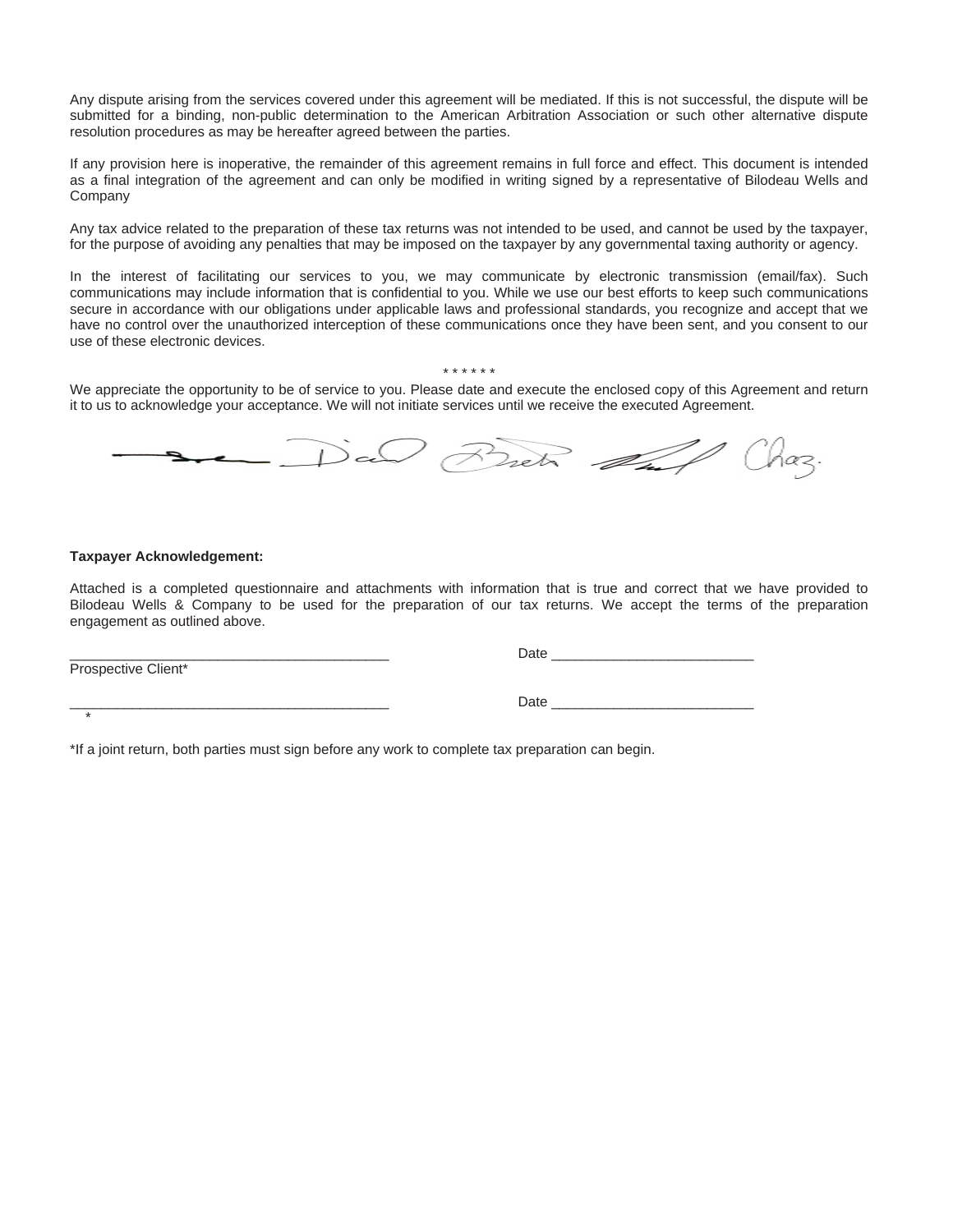# **2018 TAX QUESTIONNAIRE**

| What is your preferred way to be reached for questions? (please check line and provide information).<br>____ e-mail: ____________________________ OR ______ telephone: _________________                                                                                                                                                                                                                                   |            |           |
|----------------------------------------------------------------------------------------------------------------------------------------------------------------------------------------------------------------------------------------------------------------------------------------------------------------------------------------------------------------------------------------------------------------------------|------------|-----------|
|                                                                                                                                                                                                                                                                                                                                                                                                                            |            |           |
| Please provide all 2018 tax documents that you have received including (but not limited to):<br><b>Vermont Property Tax Bill</b><br>$W-2s$<br><b>All 1099s</b><br>Social Security 1099SSA<br>Real Estate Sale/Purchase - HUD statement<br><b>Brokerage Statements</b><br>Foreign bank or investment account information<br>1098 Mortgage Interest<br>1098 T (Tuition)<br><b>All 1095s (ACA</b><br><b>All Schedule K-1s</b> |            |           |
| Please complete the following using a black pen (for clarity when scanned):                                                                                                                                                                                                                                                                                                                                                |            |           |
| A. Your tax return copy:                                                                                                                                                                                                                                                                                                                                                                                                   |            |           |
| Receiving a PDF provides you with the ability to save your copy to a secure location to retrieve it as<br>needed in the future. Please indicate whether you would prefer a PDF e-mailed to you, a bound paper<br>return, or both.                                                                                                                                                                                          |            |           |
| Please send my PDF copy of my tax return to this e-mail address:                                                                                                                                                                                                                                                                                                                                                           |            |           |
| Please send a paper copy of my tax return.<br>Please send both a paper copy and a PDF using the above email address.                                                                                                                                                                                                                                                                                                       |            |           |
| I would like to pick up my documents. Please call or each lemail when they are ready.                                                                                                                                                                                                                                                                                                                                      |            |           |
| <b>B. Direct Deposit/Withdrawal:</b>                                                                                                                                                                                                                                                                                                                                                                                       | <b>Yes</b> | <b>No</b> |
| If you have a tax refund, would you like to have it directly deposited into your bank account?<br>If yes, please attach a voided check to this questionnaire.                                                                                                                                                                                                                                                              |            |           |
| There are two choices for payment if you have a balance due return, please select:                                                                                                                                                                                                                                                                                                                                         |            |           |
| provide a voucher/coupon so I can mail a check when payment is due.<br>use my attached voided check to set up an automatic withdrawal on April 15, 2019                                                                                                                                                                                                                                                                    |            |           |
| C. Miscellaneous:                                                                                                                                                                                                                                                                                                                                                                                                          | <b>Yes</b> | <b>No</b> |
| Did you pay in excess of \$1,000 in any quarter or \$2,100 during the year, for domestic services<br>performed in or around your home to individuals who could be considered household employees?<br>(not applicable to employees of cleaning service companies.)<br>If yes, did you file Employment Tax Returns? Please attach copies.                                                                                    |            |           |
| Did you pay or receive alimony during the year?<br>If yes \$                                                                                                                                                                                                                                                                                                                                                               |            |           |
| Have you received a punitive damage award or an award for damages other than for physical<br>injuries or illness? This may be taxable income to you. \$                                                                                                                                                                                                                                                                    |            |           |
| Did you receive any payments from insurance companies, legal settlements, disability payments or<br>any other taxable income? If yes, please indicate type _____________ amount \$                                                                                                                                                                                                                                         |            |           |
| Were you notified by the IRS, Vermont or other taxing authority of any changes in prior year returns<br>that you have not informed us of? If yes please attach copies of all of the notices.                                                                                                                                                                                                                               |            |           |
| Did you incur any casualty or loss attributable to a federally declared disaster?<br>If yes, please provide the following:                                                                                                                                                                                                                                                                                                 |            |           |
|                                                                                                                                                                                                                                                                                                                                                                                                                            |            |           |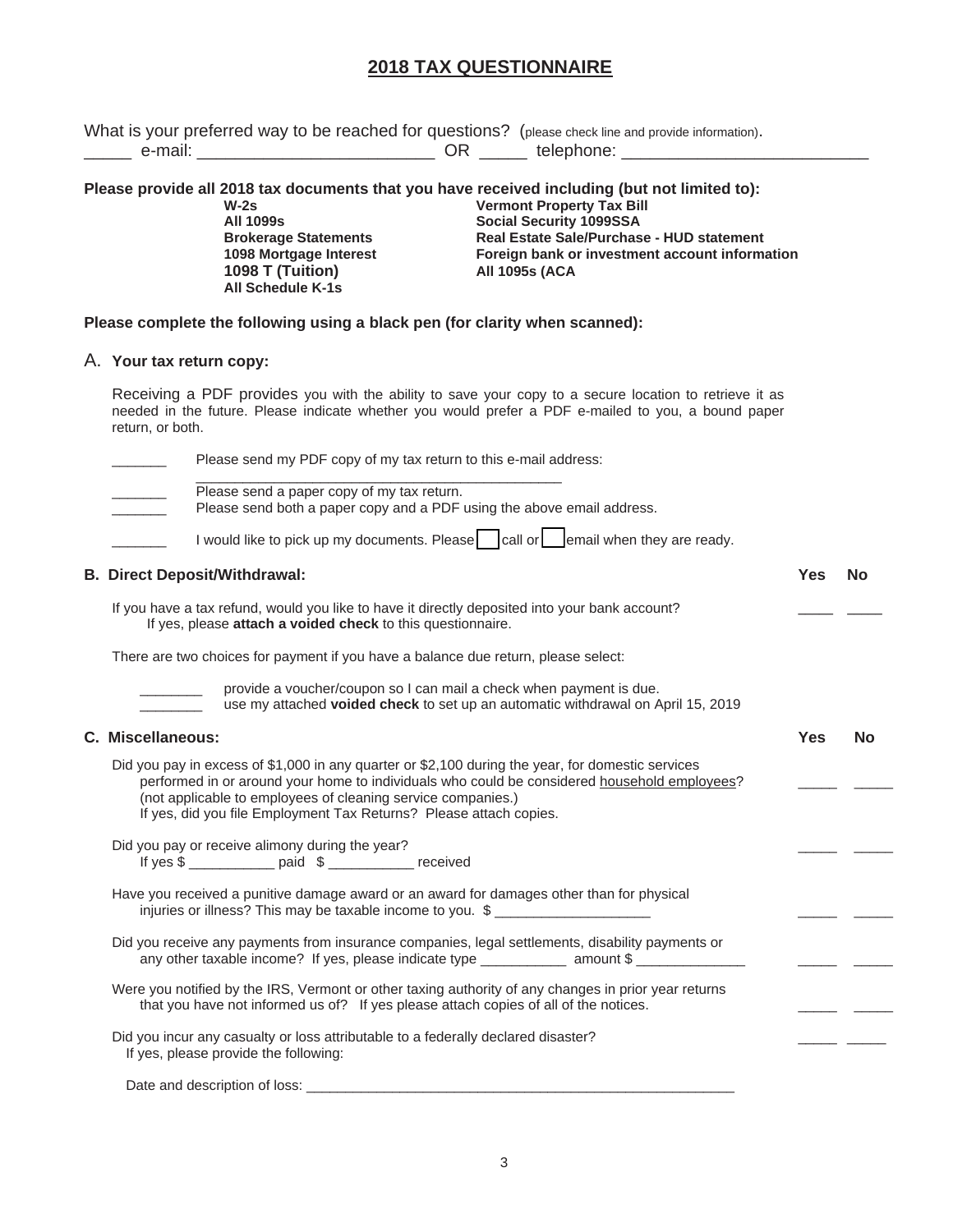| D. Schedules C/E - Business Income and Expenses and Rental Income and Expenses: |                                                                                                                                                                                                                                                                                                                                                                                                                                        |  |  |  |            |           |  |  |
|---------------------------------------------------------------------------------|----------------------------------------------------------------------------------------------------------------------------------------------------------------------------------------------------------------------------------------------------------------------------------------------------------------------------------------------------------------------------------------------------------------------------------------|--|--|--|------------|-----------|--|--|
|                                                                                 | Please see attached Schedule C and E income/expense pages, if applicable.                                                                                                                                                                                                                                                                                                                                                              |  |  |  |            |           |  |  |
|                                                                                 | Did you start or dispose of an unincorporated business, or single member LLC/rental during the past<br>year? If yes, please discuss the matter with us.                                                                                                                                                                                                                                                                                |  |  |  |            |           |  |  |
|                                                                                 | Business car expenses MUST be substantiated with written mileage logs or other contemporaneous<br>documentation (i.e. appointment calendar, dated credit card receipts, etc.). IRS does not allow<br>rounding or estimates. Commuting miles between your home and a fixed work location are NOT<br>considered deductible business miles. If you have a written log, please provide:<br><b>Total Miles</b><br>Business miles __________ |  |  |  |            |           |  |  |
|                                                                                 | E. Purchases, Sales and Debt:                                                                                                                                                                                                                                                                                                                                                                                                          |  |  |  | <b>Yes</b> | <b>No</b> |  |  |
|                                                                                 | Did you sell any securities, bonds or other investment property?<br>If yes, please attach a statement from your broker indicating your sales transactions and gains/losses.                                                                                                                                                                                                                                                            |  |  |  |            |           |  |  |
|                                                                                 | Did you have any debts canceled, forgiven, or refinanced during the year?                                                                                                                                                                                                                                                                                                                                                              |  |  |  |            |           |  |  |
|                                                                                 | Did you acquire any new interest in any partnership or S corporation that we did not set up for you?                                                                                                                                                                                                                                                                                                                                   |  |  |  |            |           |  |  |
|                                                                                 | Did you sell an interest in a partnership or S Corporation that we did not handle?                                                                                                                                                                                                                                                                                                                                                     |  |  |  |            |           |  |  |
|                                                                                 | Did you sell, exchange, or purchase any real estate (not your primary residence) during the year?<br>If yes, please attach closing statements, and brief explanation of ownership.                                                                                                                                                                                                                                                     |  |  |  |            |           |  |  |
|                                                                                 | Did you receive grants of stock options from your employer, exercise any stock options granted to<br>you or dispose of any stock acquired under a qualified employee stock purchase plan?<br>If yes, please provide the statements from your employer.                                                                                                                                                                                 |  |  |  |            |           |  |  |
|                                                                                 | Did you sell or exchange Bitcoin or any cryptocurrencies or engage in any sales or exchanges<br>denominated in Bitcoin or other cryptocurrencies?                                                                                                                                                                                                                                                                                      |  |  |  |            |           |  |  |
|                                                                                 | F. Retirement and Retirement Investing:                                                                                                                                                                                                                                                                                                                                                                                                |  |  |  | <b>Yes</b> | <b>No</b> |  |  |
|                                                                                 | Did you or your spouse turn age 70 1/2 during the year and have money in an IRA, 401(k) or other<br>retirement account? If yes, ask us about rules regarding required minimum distributions. (RMD)                                                                                                                                                                                                                                     |  |  |  |            |           |  |  |
|                                                                                 | Did you withdraw any amounts from your IRA, Roth IRA or other pension account? (Attach all 1099Rs)                                                                                                                                                                                                                                                                                                                                     |  |  |  |            |           |  |  |
|                                                                                 | Did you withdraw any amounts from your IRA to pay for higher education expenses or medical insurance<br>premiums incurred by you, your spouse, your children or grandchildren?                                                                                                                                                                                                                                                         |  |  |  |            |           |  |  |
|                                                                                 | Did you or your spouse contribute to or plan to contribute to a Roth IRA or a Traditional IRA?<br>If yes, please complete:                                                                                                                                                                                                                                                                                                             |  |  |  |            |           |  |  |
|                                                                                 | Roth: Taxpayer \$___________ Date _________ Spouse \$ __________ Date _________<br>Traditional: Taxpayer \$__________ Date _________ Spouse \$ __________ Date _______                                                                                                                                                                                                                                                                 |  |  |  |            |           |  |  |
|                                                                                 | Did you or your spouse roll into a Roth IRA any distributions from a retirement plan, annuity plan, tax<br>shelter annuity or deferred compensation plan ? (Attach 1099-Rs)                                                                                                                                                                                                                                                            |  |  |  |            |           |  |  |
|                                                                                 | Did you or your spouse convert an existing IRA into a Roth IRA?<br>If yes, please indicate Taxpayer \$                                                                                                                                                                                                                                                                                                                                 |  |  |  |            |           |  |  |
|                                                                                 | Have you made, or do you plan to make a SIMPLE or SEP contribution?                                                                                                                                                                                                                                                                                                                                                                    |  |  |  |            |           |  |  |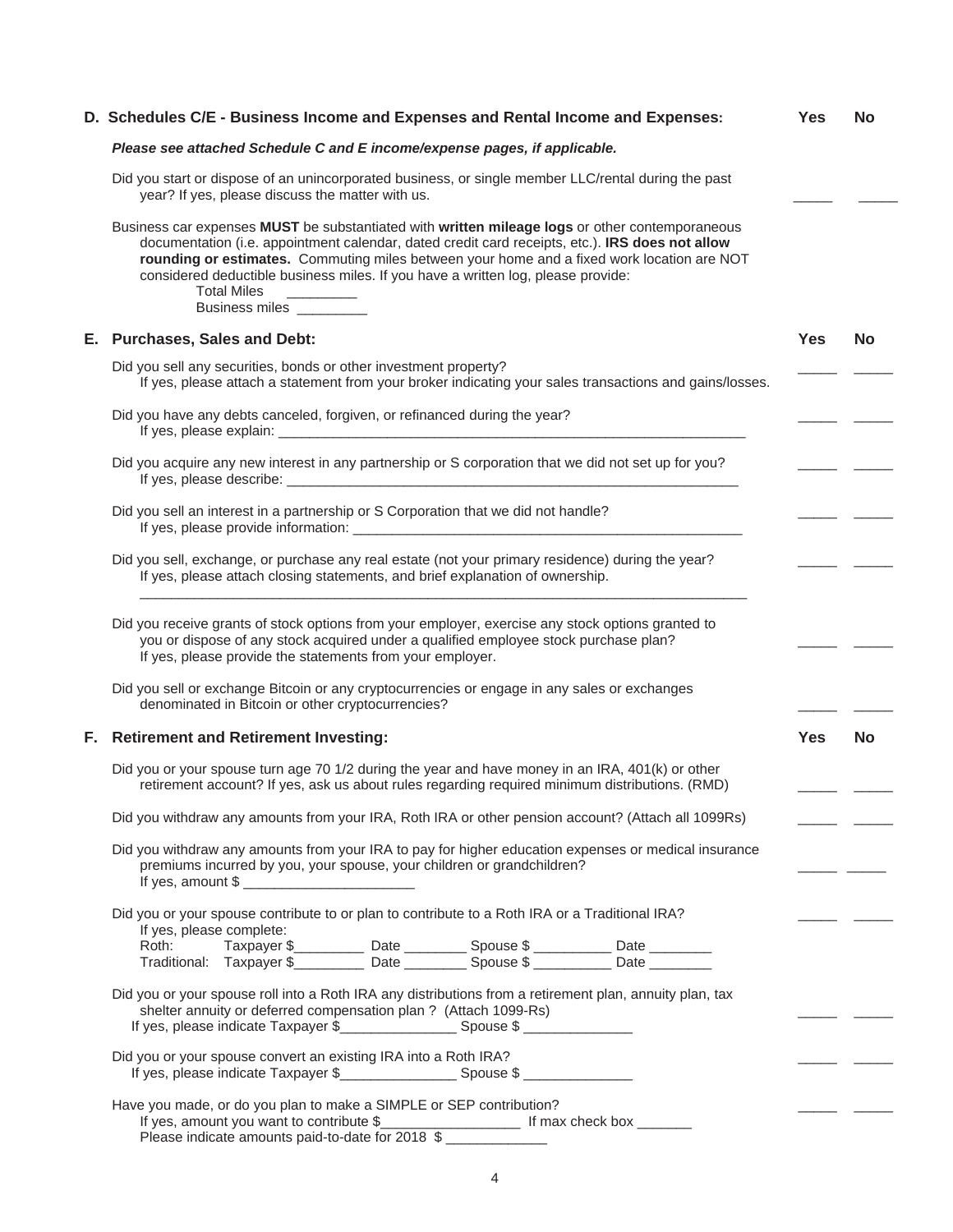### **G. Gift Tax Return Information: (You may be required to file a gift tax return if any of the following apply to you.) Yes No**

Did you or your spouse make any gifts with a total aggregate value in excess of \$14,000 to any individual during the year? These may include birthday, holiday, anniversary, helping to to pay for a car or home, funding a trust for another person, including the annual premiums to a life insurance trust. This may also include forgiveness of loans to your children. If Yes, please discuss this matter with us.

# **H. Healthcare:**

# Affordable Care Act Reporting:

If you were covered by your employer's health plan or Medicare for all 12 months, enter the name and X the box below

If you are self-insured or were not covered for all 12 months, or received a subsidy, please fill out the chart below for each individual including dependents on your return.

| Name of covered individuals monthly premium | X if covered<br>All 12 months |  | Or complete months of coverage<br>Jan Feb Mar Apr May June Jul Aug Sep Oct Nov Dec |  |  |  |  |  |  |  |  |  |  |
|---------------------------------------------|-------------------------------|--|------------------------------------------------------------------------------------|--|--|--|--|--|--|--|--|--|--|
|                                             |                               |  |                                                                                    |  |  |  |  |  |  |  |  |  |  |
|                                             |                               |  |                                                                                    |  |  |  |  |  |  |  |  |  |  |
|                                             |                               |  |                                                                                    |  |  |  |  |  |  |  |  |  |  |
|                                             |                               |  |                                                                                    |  |  |  |  |  |  |  |  |  |  |
|                                             |                               |  |                                                                                    |  |  |  |  |  |  |  |  |  |  |

You may receive some of the following forms this year (please send us all forms received):

| 1095-A:                       | Health Insurance Marketplace Statement.<br>This form is provided by the Health Insurance Marketplace through which you are enrolled                                                                |            |           |
|-------------------------------|----------------------------------------------------------------------------------------------------------------------------------------------------------------------------------------------------|------------|-----------|
| 1095-B:                       | in health insurance coverage.<br><b>Health Coverage</b>                                                                                                                                            |            |           |
|                               | This form is provided by your health insurer to report the individuals covered and months<br>of health insurance coverage that qualifies as minimum essential coverage.                            |            |           |
| 1095-C:                       | Employer-Provided Health Insurance Offer and Coverage<br>This form is provided by your employer to report the type of health insurance offered to you<br>as an employee.                           |            |           |
|                               | Did you or your spouse have a health savings account (HSA) or medical savings account (Archer MSA)<br>during the year? Please include Form 1099-SA and year-end account statement.                 |            |           |
|                               | If you took distributions from an HSA were all amounts used to pay qualified medical expenses?                                                                                                     |            |           |
|                               | Did you or your spouse make payments directly (not paid by employer) to an HSA during the year?                                                                                                    |            |           |
| Please include Form 1099-LTC. | Did you or your spouse receive distributions from long-term care insurance contracts?                                                                                                              |            |           |
|                               | We may need additional information depending on your coverage for the year.                                                                                                                        |            |           |
|                               | I. Dependents and Daycare Information:                                                                                                                                                             |            |           |
|                               | Please review and add/edit any dependent information and dependent care information on the related<br>Personal Information and Child/Dependent Care Expense pages of this organizer if applicable. | <b>Yes</b> | <b>No</b> |
|                               | Were there any changes in dependents from the prior year? If yes, describe on page 3A.<br>Note: include non-child dependents for whom you provided more than half of their support.                |            |           |
|                               | Do you have dependent children with <b>unearned</b> income more than \$1,050, or who sold stock during the year?                                                                                   |            |           |
|                               | If yes, do you want us to prepare their income tax returns? (if yes, please call us for questionnaire)                                                                                             |            |           |
| deducting adoption expenses.  | Did you adopt a child or begin adoption proceedings during the year? If yes, please ask us about                                                                                                   |            |           |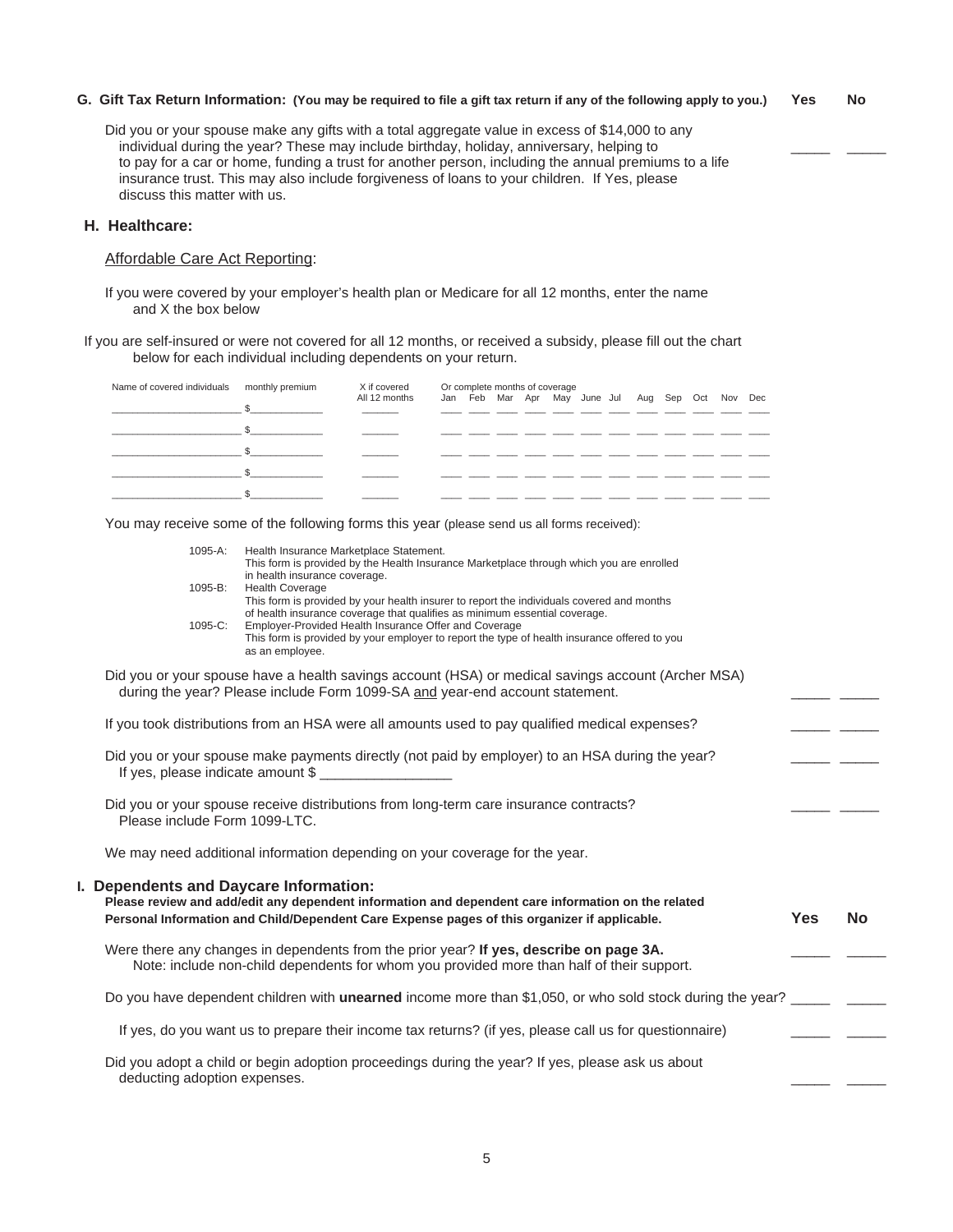| J. Higher Education Deductions and Credits: |                                                                                                                                                                                       |                                            |                                                                                                 |                                                                                                                                                            |            | <b>No</b> |
|---------------------------------------------|---------------------------------------------------------------------------------------------------------------------------------------------------------------------------------------|--------------------------------------------|-------------------------------------------------------------------------------------------------|------------------------------------------------------------------------------------------------------------------------------------------------------------|------------|-----------|
|                                             |                                                                                                                                                                                       |                                            | Did you pay any student loan interest during the year? If yes, please include Form 1098-E.      |                                                                                                                                                            |            |           |
|                                             | Form(s) 1098T must be included for you to claim the tax credit.                                                                                                                       |                                            | Did you or your dependents incur any post-secondary education expense, such as tuition?         |                                                                                                                                                            |            |           |
| If yes,                                     |                                                                                                                                                                                       |                                            |                                                                                                 | Dependent's name _________________(Circle year) FR SO JR SR Tuition pd. \$ _____________                                                                   |            |           |
|                                             | (Section 529 plan)? If yes, please include Form 1099-Q.                                                                                                                               |                                            |                                                                                                 | Did you withdraw amounts from a Coverdell Education Savings Account or Qualified Education Program                                                         |            |           |
|                                             | If Yes, enter the following:                                                                                                                                                          |                                            | or other Qualified State Tuition Plan (Section 529 plans) during the year?                      | Did you or your spouse make any contributions to a Vermont Higher Education Investment Plan (VHEIP)                                                        |            |           |
| Name of the                                 | <b>Designated Beneficiary</b>                                                                                                                                                         | <b>VHEIP**</b><br>Yes No<br>Yes No         | <b>Other State</b>                                                                              | <b>Amount Contributed</b><br>this year                                                                                                                     |            |           |
|                                             | <u> 1989 - Johann Barbara, martin amerikan ba</u><br><u> 1989 - Johann Stein, markinsk politik (d. 1989)</u>                                                                          | Yes No                                     | <u> 1990 - Johann Barnett, fransk kong</u>                                                      | <u>production of the contract of the contract of</u><br>** Please include VT 529 VHEIP year-end statement or you will not be able to claim the tax credit. |            |           |
|                                             | excess of \$250,000 (single) or \$500,000 (joint) you may owe tax.<br>Did you purchase a new home during the year?<br>If yes, please include copies of closing statements (HUD form). |                                            |                                                                                                 |                                                                                                                                                            | <b>Yes</b> | <b>No</b> |
|                                             |                                                                                                                                                                                       |                                            | Are your total mortgages on your first and/or 2 <sup>nd</sup> residence greater than \$750,000? |                                                                                                                                                            |            |           |
|                                             | Did you refinance or take out a home equity loan during the year?                                                                                                                     |                                            |                                                                                                 |                                                                                                                                                            |            |           |
|                                             |                                                                                                                                                                                       |                                            |                                                                                                 | Did you use any of the proceeds for anything other than improving your principal residence?                                                                |            |           |
|                                             | If you had an home equity loan, what was the balance at:<br>1/1/18?<br>12/31/18                                                                                                       | $\qquad \qquad \$$<br>$\frac{1}{\sqrt{2}}$ |                                                                                                 |                                                                                                                                                            |            |           |
|                                             | Did you sell your home during the year?<br>years of the five-year period prior to the sale?                                                                                           |                                            | If Yes, did you own and occupy the home as your principal residence for at least two            |                                                                                                                                                            |            |           |
|                                             | Did you ever rent out the property that was sold?                                                                                                                                     |                                            |                                                                                                 |                                                                                                                                                            |            |           |
|                                             |                                                                                                                                                                                       |                                            | Did you ever use any portion of the home exclusively for business purposes?                     |                                                                                                                                                            |            |           |
|                                             |                                                                                                                                                                                       |                                            | Have you or your spouse sold a previous principal residence within the last two years?          | At the time of the sale, was the residence owned by the: Taxpayer Spouse Both                                                                              |            |           |
| L. Energy Credit:                           |                                                                                                                                                                                       |                                            |                                                                                                 |                                                                                                                                                            | Yes        | <b>No</b> |
|                                             |                                                                                                                                                                                       |                                            | solar water heaters, solar electricity equipment (photovoltaic) or fuel cells?                  | Did you install any alternative energy equipment in your primary or secondary residence such as                                                            |            |           |

If yes, please provide a copy of the invoice.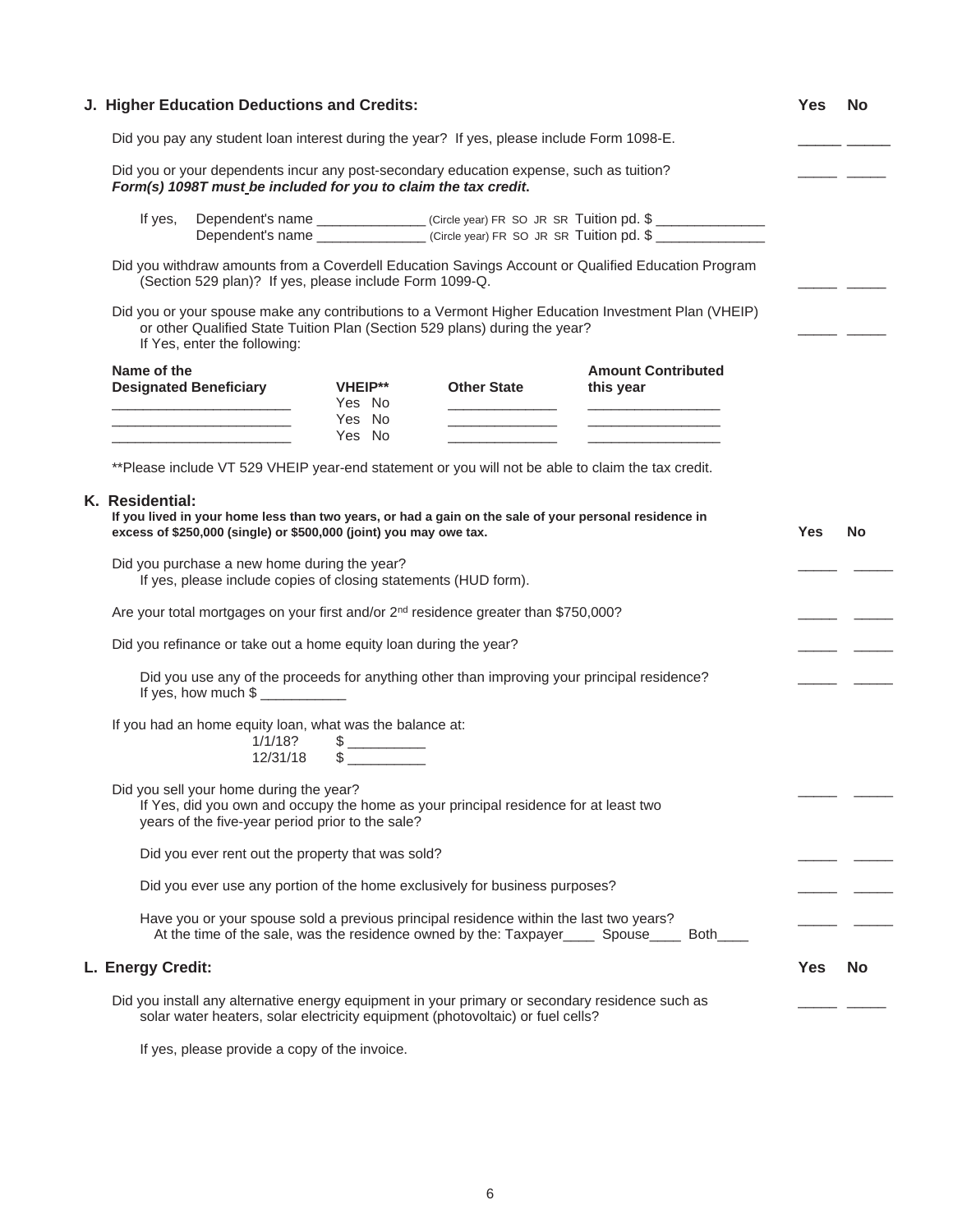# **M. Foreign Bank Account Reporting: Yes No** Were you or your spouse a grantor or transferor for a foreign trust, have an interest in or authority over a bank account, securities account, or other financial account in a foreign country? Did you create or transfer money or property to a foreign trust? Did you receive any gift or inheritance from a foreign person or entity Did you have foreign income or pay foreign taxes during the year other than in your brokerage account? If yes to any foreign bank/investment questions, please describe: \_\_\_\_\_\_\_\_\_\_\_\_\_\_\_\_\_\_\_\_\_\_\_\_\_\_\_\_\_\_\_\_\_\_\_\_\_\_\_\_\_\_\_\_\_\_\_\_\_\_\_\_\_\_\_\_\_\_\_\_\_\_\_\_\_\_\_\_\_\_\_\_\_\_\_\_\_\_\_\_\_\_\_\_\_

# **N. Vermont Homestead Declaration and Property Tax Relief:**

**Please include a copy of your Vermont 2017-2018 property tax bill(s) if you want us to file your mandatory Homestead Declaration form.**

\_\_\_\_\_\_\_\_\_\_\_\_\_\_\_\_\_\_\_\_\_\_\_\_\_\_\_\_\_\_\_\_\_\_\_\_\_\_\_\_\_\_\_\_\_\_\_\_\_\_\_\_\_\_\_\_\_\_\_\_\_\_\_\_\_\_\_\_\_\_\_\_\_\_\_\_\_\_\_\_\_\_\_\_\_

# **O. State Use Tax:**

When a seller does not charge the buyer sales tax on an item that would be taxable in your resident state, the buyer must pay state Use Tax. Taxable items sold online, by phone or bought out-of-state and used in your resident state generally qualify. Nontaxable items such as food, clothing and newspapers are excluded. Taxable items include magazine subscriptions, computers, furniture, jewelry, electronics and digital downloads.

The Vermont use tax rate is 6%

#### **Certification of No Use Tax Due:**

I did not make any taxable purchases, or if I purchased items online, by phone or out of state, I paid sales tax at the time of the purchase on all of them.

#### **Individual items priced \$1,000 or more**:

I/we made untaxed purchases of individual items priced \$1,000 or more. My/our total purchases in these amounts were \$ \_\_\_\_\_\_\_\_\_\_\_\_\_. We understand that these items are subject to use tax regardless of the method selected to calculate use tax on lower priced items (shown below).

#### **Untaxed items priced below \$1,000 each:**

\_\_\_\_\_\_ I/we want to use the **Actual Method.** My/our total purchases were \$\_\_\_\_\_\_\_\_\_\_\_\_\_\_\_\_\_\_\_\_\_.

### **OR (for Vermont residents only)**

I/we want to use the **Use Tax Table Method:** This method protects taxpayers from additional assessments from the Vermont Department of Taxes except for purchases over \$1,000 (listed above.) **USE TAX REPORTING TABLE**

| Adiusted Gross Income |   |          | Use<br>Tax:   | Adiusted Gross Income      |   |          | Use<br>Tax: |
|-----------------------|---|----------|---------------|----------------------------|---|----------|-------------|
| \$10,000              | ۰ | \$14.999 | \$10          | \$55,000                   | ۰ | \$59.999 | \$55        |
| \$15,000              | ٠ | \$19,999 | \$15          | \$60,000                   | ۰ | \$64.999 | \$60        |
| \$20,000              | ۰ | \$24.999 | \$20          | \$65,000                   | ۰ | \$69.999 | \$65        |
| \$25,000              | ٠ | \$29.999 | \$25          | \$70,000                   | ۰ | \$74.999 | \$70        |
| \$30,000              | ٠ | \$34.999 | \$30          | \$75,000                   | ۰ | \$79.999 | \$75        |
| \$35,000              | ۰ | \$39.999 | \$35          | \$80,000                   | ۰ | \$84.999 | \$80        |
| \$40,000              | ۰ | \$44.999 | \$40          | \$85,000                   | ۰ | \$89.999 | \$85        |
| \$45,000              | ٠ | \$49.999 | \$45          | \$90,000                   | ۰ | \$94.999 | \$90        |
| \$50,000              | ٠ | \$54.999 | \$50          | \$95,000                   | ۰ | \$99.999 | \$95        |
|                       |   |          | Over \$99,999 | multiply by 0.10% (0.0010) |   |          |             |

7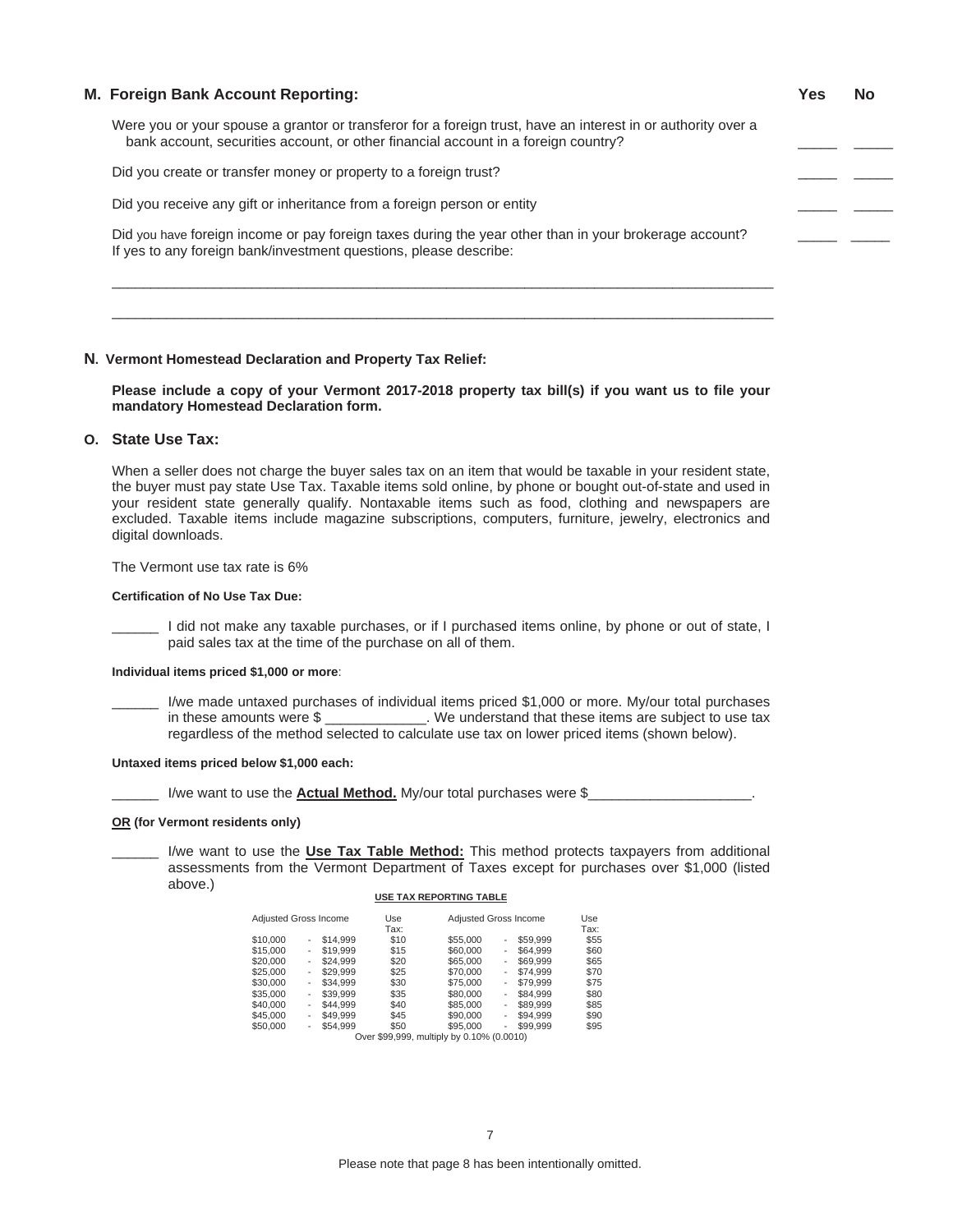

# **Personal Information 3**

| Taxpayer:                                             | <b>First Name and Initial</b>                                                                                                                                                                                                  |                             | <b>Last Name</b>         |                                                  |                          |                 | Social Security Number  |
|-------------------------------------------------------|--------------------------------------------------------------------------------------------------------------------------------------------------------------------------------------------------------------------------------|-----------------------------|--------------------------|--------------------------------------------------|--------------------------|-----------------|-------------------------|
|                                                       |                                                                                                                                                                                                                                |                             |                          |                                                  |                          |                 |                         |
|                                                       | Occupation                                                                                                                                                                                                                     |                             | Date of Birth (Mo/Da/Yr) |                                                  | Date of Death (Mo/Da/Yr) |                 |                         |
|                                                       | Driver's License or State-Issued ID Number                                                                                                                                                                                     |                             |                          | Expiration Date (Mo/Da/Yr) Issue Date (Mo/Da/Yr) |                          | State           | Does not expire         |
|                                                       | Driver's License                                                                                                                                                                                                               | State-Issued ID             | No Identification        |                                                  |                          |                 |                         |
| Spouse:                                               |                                                                                                                                                                                                                                |                             |                          |                                                  |                          |                 |                         |
|                                                       | <b>First Name and Initial</b>                                                                                                                                                                                                  |                             | Last Name                |                                                  |                          |                 | Social Security Number  |
|                                                       | Occupation                                                                                                                                                                                                                     |                             | Date of Birth (Mo/Da/Yr) |                                                  | Date of Death (Mo/Da/Yr) |                 |                         |
|                                                       | Driver's License or State-Issued ID Number                                                                                                                                                                                     |                             |                          | Expiration Date (Mo/Da/Yr) Issue Date (Mo/Da/Yr) |                          | State           | Does not expire         |
|                                                       | Driver's License                                                                                                                                                                                                               | State-Issued ID             | No Identification        |                                                  |                          |                 |                         |
| <b>Contact Information:</b>                           |                                                                                                                                                                                                                                |                             |                          |                                                  |                          |                 |                         |
|                                                       | <b>Street Address</b>                                                                                                                                                                                                          |                             |                          |                                                  |                          |                 | <b>Apartment Number</b> |
|                                                       | City                                                                                                                                                                                                                           |                             | <b>State</b>             |                                                  |                          |                 | ZIP or Postal Code      |
|                                                       | Foreign Province or County                                                                                                                                                                                                     |                             |                          |                                                  |                          |                 |                         |
|                                                       | <b>Foreign Country</b>                                                                                                                                                                                                         |                             |                          |                                                  |                          |                 |                         |
|                                                       |                                                                                                                                                                                                                                |                             |                          |                                                  |                          |                 |                         |
|                                                       | Taxpayer Daytime/Work Phone                                                                                                                                                                                                    | Taxpayer Evening/Home Phone |                          | <b>Taxpayer Foreign Phone</b>                    |                          |                 |                         |
|                                                       | <b>Taxpayer Cell Phone</b>                                                                                                                                                                                                     | Taxpayer Fax Number         |                          |                                                  |                          |                 |                         |
|                                                       | Spouse Daytime/Work Phone                                                                                                                                                                                                      | Spouse Evening/Home Phone   |                          | Spouse Foreign Phone                             |                          |                 |                         |
|                                                       | Spouse Cell Phone                                                                                                                                                                                                              | Spouse Fax Number           |                          |                                                  |                          |                 |                         |
|                                                       | <b>Taxpayer Email Address</b>                                                                                                                                                                                                  |                             |                          |                                                  |                          |                 |                         |
|                                                       | <b>Spouse Email Address</b>                                                                                                                                                                                                    |                             |                          |                                                  |                          |                 |                         |
|                                                       | Preferred Method of Contact                                                                                                                                                                                                    |                             |                          |                                                  |                          |                 |                         |
|                                                       | May the IRS or other taxing authority discuss the return with the preparer?<br>Is the taxpayer claimed as a dependent on someone else's tax return?                                                                            |                             |                          |                                                  | Yes<br>Χ                 |                 |                         |
|                                                       |                                                                                                                                                                                                                                |                             |                          |                                                  |                          | <b>Taxpayer</b> | Spouse                  |
| Are you considered legally blind per IRS regulations? | Do you want to contribute to the Presidential Election Campaign Fund? [[all cases is a contribute to the Presidential Election Campaign Fund? [[all cases is a contribute to the Presidential Election Campaign Fund? [[all ca |                             |                          |                                                  | <u>Yes</u>               | <b>No</b>       | Yes<br>No               |
| <b>Personal Identification Numbers:</b>               | Code - 1 - Issued by IRS 2 - Issued by State or City                                                                                                                                                                           |                             |                          |                                                  |                          |                 |                         |
|                                                       |                                                                                                                                                                                                                                |                             |                          | TS<br><b>State</b>                               | City                     | Code            | <b>PIN</b>              |
| <b>Tax Organizer Legend:</b>                          |                                                                                                                                                                                                                                |                             |                          |                                                  |                          |                 |                         |

800131 04-01-18 **Throughout the tax organizer, you will find columns with the heading "TSJ". Enter "T" for taxpayer, "S" for spouse or "J" for joint.**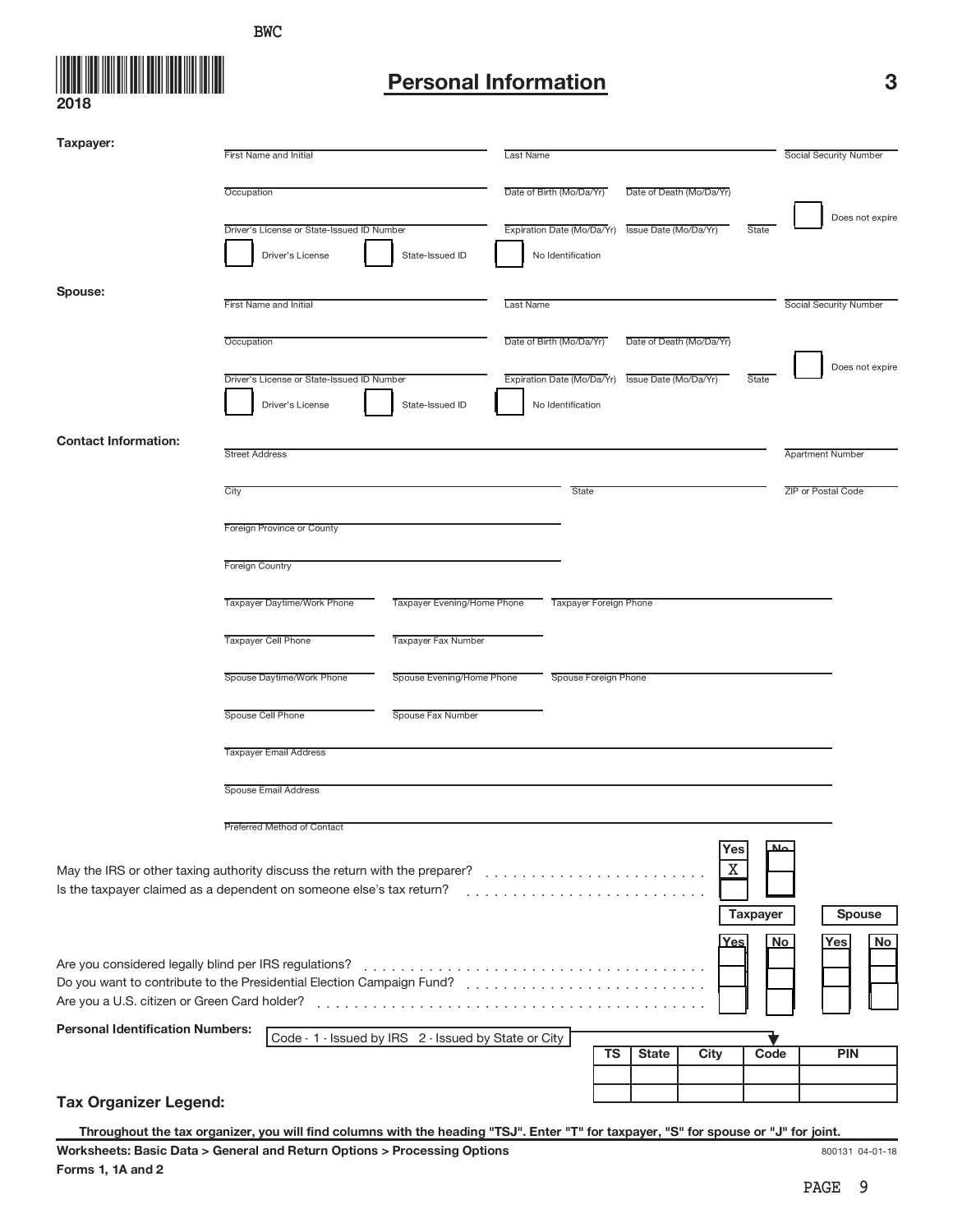**1** BWC 2

]]]]]]]]]]]]]]



**Name of Business:**

# **Business Income and Cost of Goods Sold 6**

| <b>Principal Business or Profession:</b>                                                                                                                                                                                                                                                                                                                                                                                                                                                                                                                                                           |             |                         |
|----------------------------------------------------------------------------------------------------------------------------------------------------------------------------------------------------------------------------------------------------------------------------------------------------------------------------------------------------------------------------------------------------------------------------------------------------------------------------------------------------------------------------------------------------------------------------------------------------|-------------|-------------------------|
| Street address<br>City, state, ZIP or postal code, and country et al. and produced and country and the control of the control of<br>Method of inventory entertainment and the control of the control of the control of the control of the control of the control of the control of the control of the control of the control of the control of the control of the<br>Method of accounting entertainment of the control of the control of the control of the control of the control of the control of the control of the control of the control of the control of the control of the control of the |             |                         |
| <b>Business Questions for 2018:</b>                                                                                                                                                                                                                                                                                                                                                                                                                                                                                                                                                                |             | <b>No</b><br><u>Yes</u> |
| Did you dispose of this business?<br>Was there a change in determining quantities, costs or valuations between opening and closing inventory?<br>Were you involved in the operations of this business on a regular, continuous and substantial basis?                                                                                                                                                                                                                                                                                                                                              |             |                         |
|                                                                                                                                                                                                                                                                                                                                                                                                                                                                                                                                                                                                    | 2018 Amount | 2017 Amount             |
| Income:<br>Include all Forms 1099-K<br>Payment card and third party transactions:                                                                                                                                                                                                                                                                                                                                                                                                                                                                                                                  |             |                         |
| <b>Description</b>                                                                                                                                                                                                                                                                                                                                                                                                                                                                                                                                                                                 | 2018 Amount | 2017 Amount             |
| Include all Forms 1099-MISC<br>Miscellaneous income:                                                                                                                                                                                                                                                                                                                                                                                                                                                                                                                                               |             |                         |
| Other Income:                                                                                                                                                                                                                                                                                                                                                                                                                                                                                                                                                                                      |             |                         |
| Other gross receipts or sales<br>Less returns and allowances                                                                                                                                                                                                                                                                                                                                                                                                                                                                                                                                       |             |                         |
| <b>Cost of Goods Sold:</b>                                                                                                                                                                                                                                                                                                                                                                                                                                                                                                                                                                         | 2018 Amount | 2017 Amount             |
| Beginning inventory<br>Cost of labor (do not include amounts paid to yourself)<br>Materials and supplies<br>Other costs of goods sold:                                                                                                                                                                                                                                                                                                                                                                                                                                                             |             |                         |
| <b>Description</b>                                                                                                                                                                                                                                                                                                                                                                                                                                                                                                                                                                                 | 2018 Amount | 2017 Amount             |
| Ending inventory                                                                                                                                                                                                                                                                                                                                                                                                                                                                                                                                                                                   |             |                         |

800161 04-01-18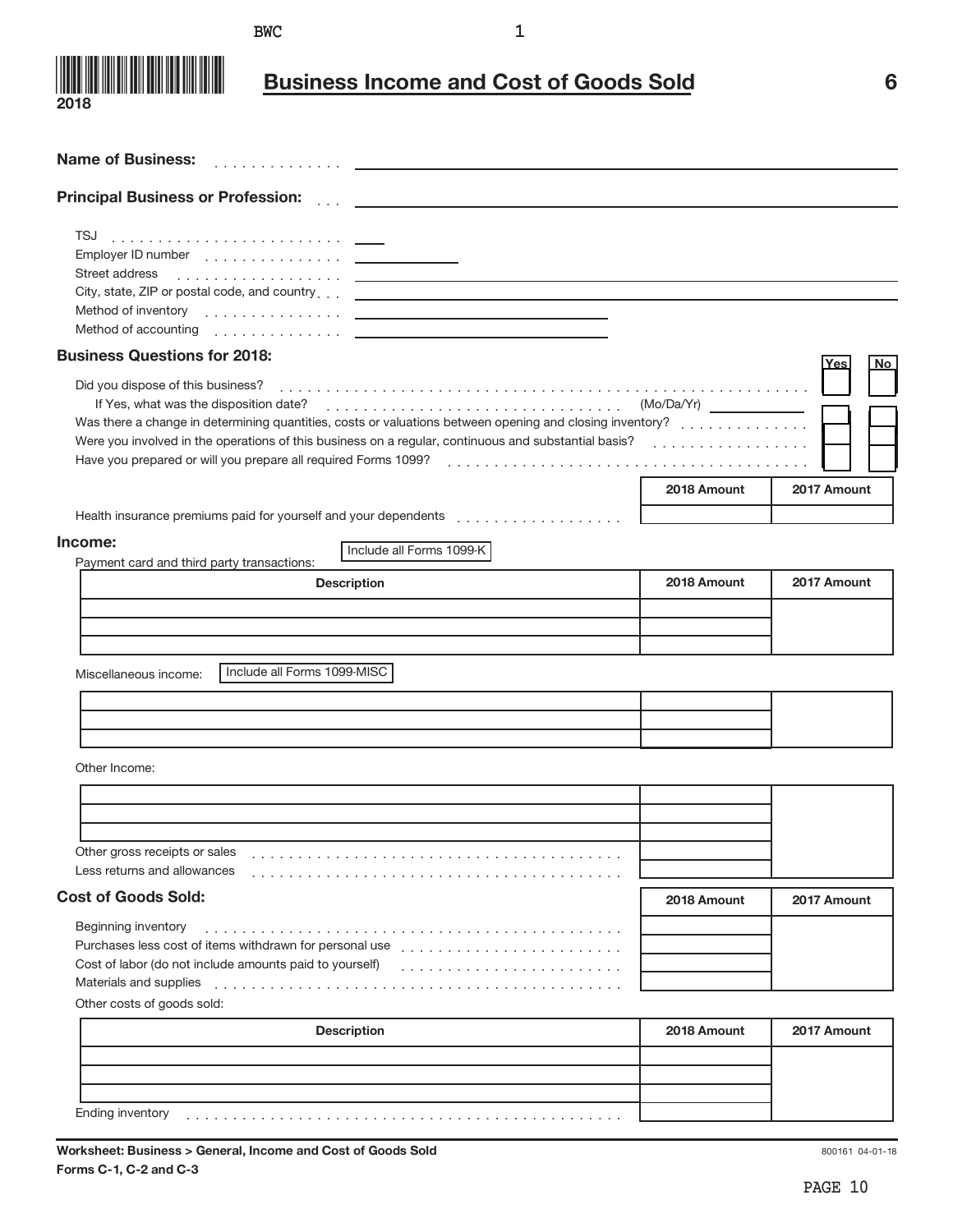

# **Business Expenses and Property & Equipment 6A**

]]]]]]]]]]]]]] PROSPECTIVE CLIENT **Name of Business:**

# ]]] **Principal Business or Profession:**

| <b>Expenses:</b>                                                                                                                                                                                                               | 2018 Amount | 2017 Amount |
|--------------------------------------------------------------------------------------------------------------------------------------------------------------------------------------------------------------------------------|-------------|-------------|
| Advertising                                                                                                                                                                                                                    |             |             |
| Car and truck expenses expenses and the contract of the contract of the contract of the contract of the contract of the contract of the contract of the contract of the contract of the contract of the contract of the contra |             |             |
| Parking fees and tolls entertainment and the contract of the contract of the contract of the contract of the contract of the contract of the contract of the contract of the contract of the contract of the contract of the c |             |             |
| Commissions and fees                                                                                                                                                                                                           |             |             |
| Contract labor                                                                                                                                                                                                                 |             |             |
| Employee benefit programs and health insurance (other than pension and profit-sharing plans)                                                                                                                                   |             |             |
|                                                                                                                                                                                                                                |             |             |
|                                                                                                                                                                                                                                |             |             |
|                                                                                                                                                                                                                                |             |             |
|                                                                                                                                                                                                                                |             |             |
| Office expense in the contract of the contract of the contract of the contract of the contract of the contract of the contract of the contract of the contract of the contract of the contract of the contract of the contract |             |             |
| Pension and profit-sharing plans enterstanding and profit and profit and profit sharing plans                                                                                                                                  |             |             |
|                                                                                                                                                                                                                                |             |             |
| Rent or lease - other business property (etc.), and according to the set of the set of the set of the set of the set of the set of the set of the set of the set of the set of the set of the set of the set of the set of the |             |             |
| Repairs and maintenance entries and subsequently contained and maintenance entries and maintenance of the set of the set of the set of the set of the set of the set of the set of the set of the set of the set of the set of |             |             |
| Supplies (not included in Cost of Goods Sold)                                                                                                                                                                                  |             |             |
|                                                                                                                                                                                                                                |             |             |
| Travel                                                                                                                                                                                                                         |             |             |
| Meals                                                                                                                                                                                                                          |             |             |
|                                                                                                                                                                                                                                |             |             |
| Utilities                                                                                                                                                                                                                      |             |             |
| Wages                                                                                                                                                                                                                          |             |             |
| Dependent care benefits                                                                                                                                                                                                        |             |             |
| <b>Other Expenses:</b>                                                                                                                                                                                                         |             |             |

| <b>Description</b> | 2018 Amount | 2017 Amount |
|--------------------|-------------|-------------|
|                    |             |             |
|                    |             |             |
|                    |             |             |
|                    |             |             |
|                    |             |             |
|                    |             |             |
|                    |             |             |
|                    |             |             |
|                    |             |             |

**Property and Equipment:** | Include a list if more space is needed |

| $X$ if<br>not new | <b>Acquisitions - Description</b> | Date Acquired<br>(Mo/Da/Yr)        | Cost |                         |                      |
|-------------------|-----------------------------------|------------------------------------|------|-------------------------|----------------------|
|                   |                                   |                                    |      |                         |                      |
|                   |                                   |                                    |      |                         |                      |
|                   |                                   |                                    |      |                         |                      |
|                   | <b>Dispositions - Description</b> | <b>Date Acquired</b><br>(Mo/Da/Yr) | Cost | Date Sold<br>(Mo/Da/Yr) | <b>Selling Price</b> |
|                   |                                   |                                    |      |                         |                      |
|                   |                                   |                                    |      |                         |                      |
|                   |                                   |                                    |      |                         |                      |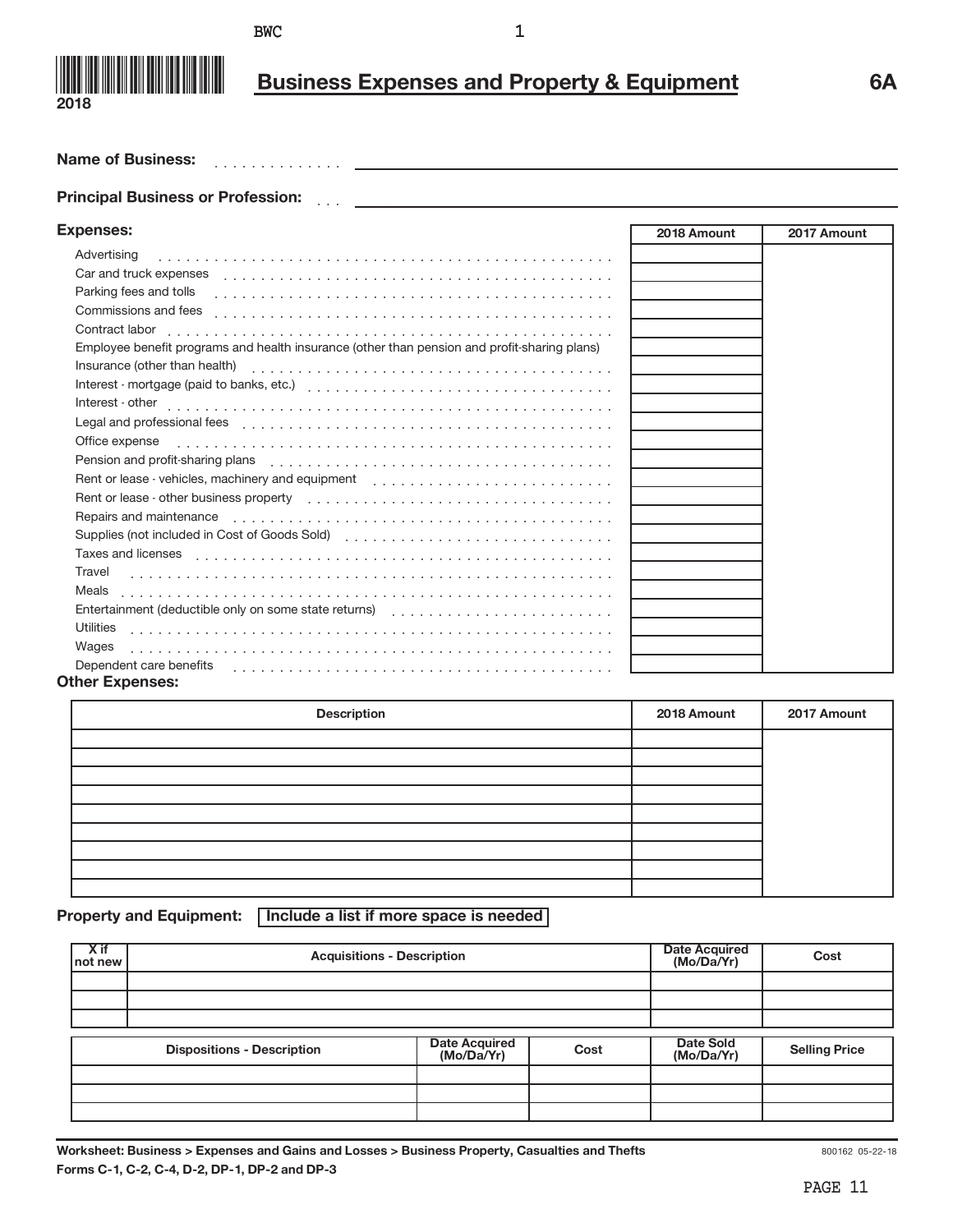

# **Itemized Deductions - Medical and Taxes 14**

| <b>Medical and Dental Expenses:</b>       | TSJ | 2018 Amount | 2017 Amount |
|-------------------------------------------|-----|-------------|-------------|
| Prescription medicines and drugs          |     |             |             |
|                                           |     |             |             |
|                                           |     |             |             |
| Total insurance reimbursement             |     |             |             |
| Number of miles traveled for medical care |     |             |             |
| Lodging                                   |     |             |             |
| Doctors, dentists, etc.                   |     |             |             |
| Hospitals                                 |     |             |             |
| Lab fees                                  |     |             |             |
| Eyeglasses and contacts                   |     |             |             |
|                                           |     |             |             |

|                                                 | 2018 Amount | 2017 Amount |
|-------------------------------------------------|-------------|-------------|
| Taxpayer long-term care insurance premiums paid |             |             |
| Spouse long-term care insurance premiums paid   |             |             |
|                                                 |             |             |

\* Do not include Medicare premiums or premiums deducted in computing taxable wages reported on a W-2.

# **Other Medical Expenses:**

| <b>TSJ</b> | <b>Description</b> | 2018 Amount | 2017 Amount |
|------------|--------------------|-------------|-------------|
|            |                    |             |             |
|            |                    |             |             |
|            |                    |             |             |

# Taxes Paid: | Include copies of your tax bills |

|                                                      | <b>TSJ</b> | 2018 Amount | 2017 Amount |
|------------------------------------------------------|------------|-------------|-------------|
| Personal property taxes paid (include vehicle taxes) |            |             |             |
| General sales taxes paid on specified items          |            |             |             |

Itemize real estate taxes by state.

| <b>ITSJ</b> | <b>Real Estate Taxes</b> | 2018 Amount | 2017 Amount |
|-------------|--------------------------|-------------|-------------|
|             |                          |             |             |
|             |                          |             |             |
|             |                          |             |             |

# **Other Taxes Paid:**

| <b>ITSJ</b> | <b>Description</b> | 2018 Amount | 2017 Amount |
|-------------|--------------------|-------------|-------------|
|             |                    |             |             |
|             |                    |             |             |
|             |                    |             |             |
|             |                    |             |             |

If you purchased or sold your home in 2018, did you include any taxes from your closing statement in the amounts above? Yes No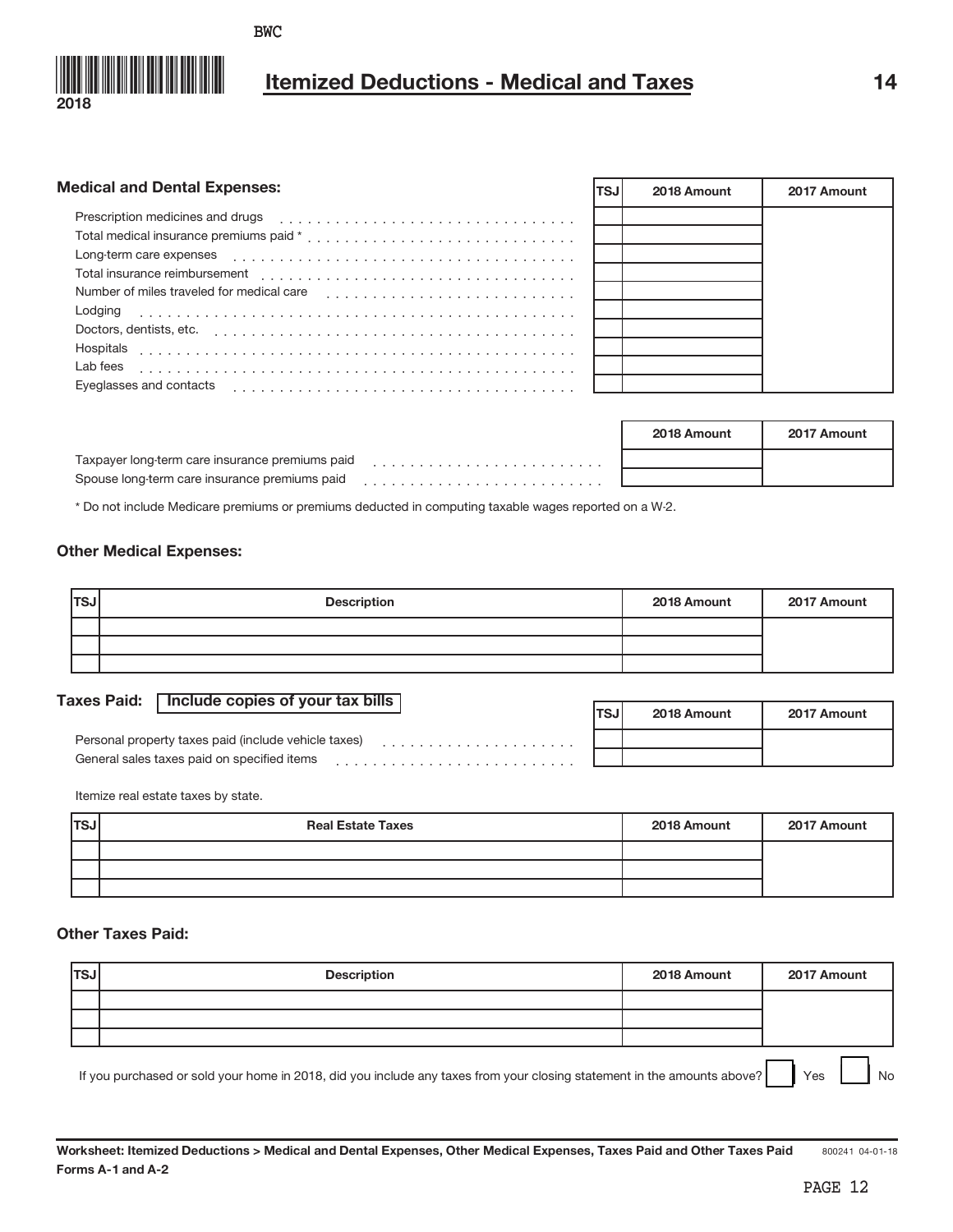

# **Mortgage Questions for 2018:**

| If you purchased or sold your home, did you include any mortgage interest from your closing statement in the amount below?<br>If Yes, how many years is your new mortgage loan?                                                                 |  |  |
|-------------------------------------------------------------------------------------------------------------------------------------------------------------------------------------------------------------------------------------------------|--|--|
| Did you purchase a new home or sell your former home during the year?<br>If Yes, enclose the closing statements from the purchase and sale of your new and former homes.                                                                        |  |  |
| If Yes, also, did you (or your spouse, if married) have an ownership interest in a principal residence in the US                                                                                                                                |  |  |
| If Yes, did you (and your spouse, if married at the time of purchase) own and use the same home as a principal residence<br>in the U.S. for any 5 consecutive year period during the 8 year period ending on the purchase date of the new home? |  |  |

# **Home Mortgage Interest Paid To Financial Institutions:**

| lTSJ | Paid To |     | <b>Did You Receive</b><br>Form 1098? | 2018 Amount | 2017 Amount |
|------|---------|-----|--------------------------------------|-------------|-------------|
|      |         | Yes | No                                   |             |             |
|      |         |     |                                      |             |             |
|      |         |     |                                      |             |             |
|      |         |     |                                      |             |             |

# **Other Home Mortgage Interest Paid:**

| <b>ITSJ</b> |      | Paid To<br><b>ID Number</b> | 2018 Amount | 2017 Amount |  |
|-------------|------|-----------------------------|-------------|-------------|--|
|             | Name | <b>Address</b>              |             |             |  |
|             |      |                             |             |             |  |
|             |      |                             |             |             |  |
|             |      |                             |             |             |  |

# **Deductible Points:**

| lTSJ | Paid To | Form 1098? | <b>Did You Receive</b> | 2018 Amount | 2017 Amount |
|------|---------|------------|------------------------|-------------|-------------|
|      |         | Yes        | <b>No</b>              |             |             |
|      |         |            |                        |             |             |
|      |         |            |                        |             |             |
|      |         |            |                        |             |             |

# **Mortgage Insurance Premiums:**

Premiums paid or accrued for qualified mortgage insurance.

| <b>ITSJI</b> | 2018 Amount | 2017 Amount |
|--------------|-------------|-------------|
|              |             |             |
|              |             |             |
|              |             |             |

# **Investment Interest Expense:**

Interest paid on money you borrowed that is allocable to property held for investment.

| <b>ITSJ</b> | Paid To | 2018 Amount | 2017 Amount |
|-------------|---------|-------------|-------------|
|             |         |             |             |
|             |         |             |             |
|             |         |             |             |

**Yes No**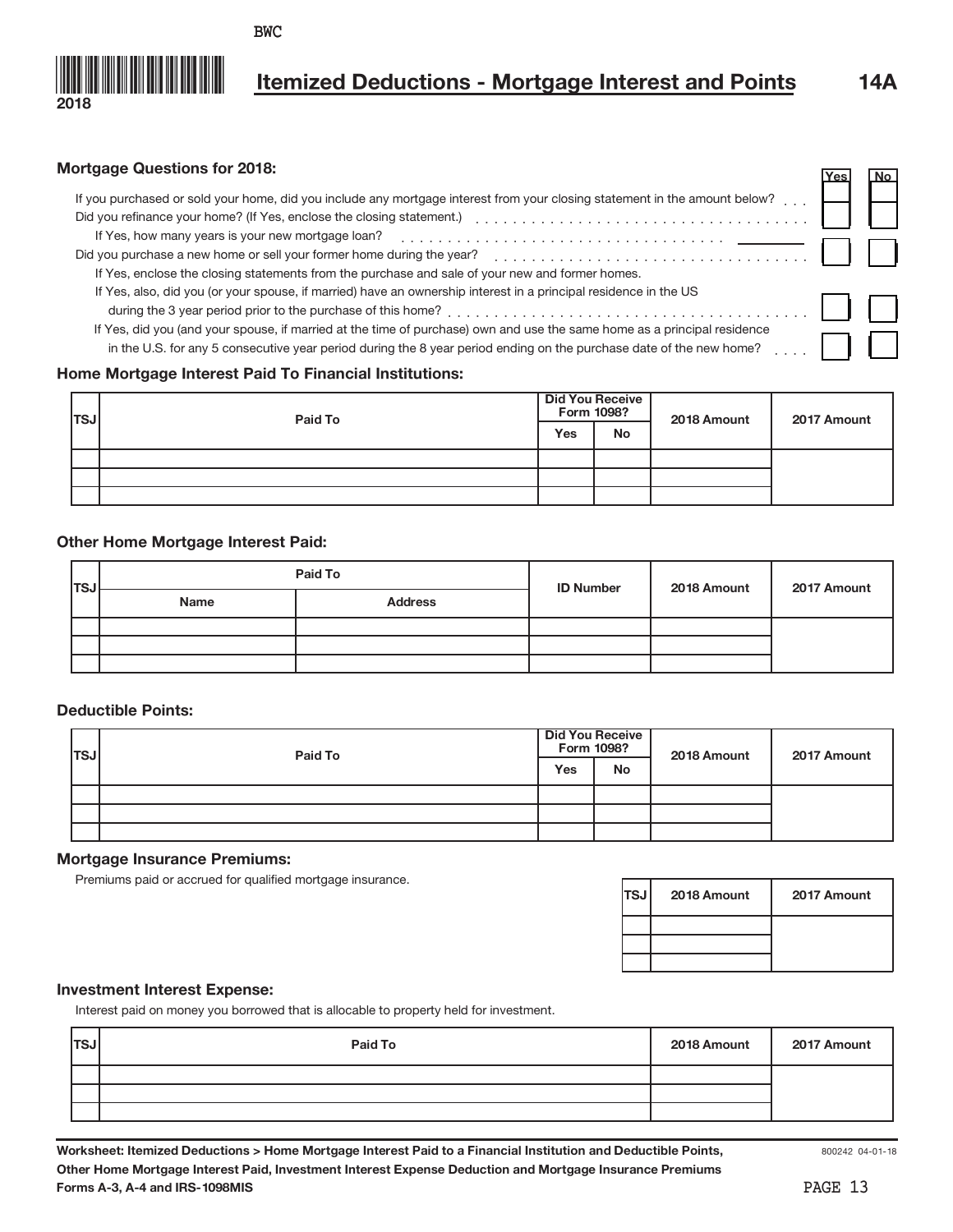

# **Itemized Deductions - Contributions 15**

# Cash Contributions: | Include all Forms 1098-C or other documentation.

You cannot deduct a cash contribution, regardless of the amount, unless you keep as a record of the contribution a bank record (such as a canceled check, a bank copy of a canceled check, or a bank statement containing the name of the charity, the date, and the amount) or a written communication from the charity. The written communication must include the name of the charity, date of the contribution, and amount of the contribution. Clothes and household items donated must be in good, used condition or better in order to be deductible unless the item donated is<br>worth more than \$500 and you have the item's value appraised. Attach a copy o

| $ \text{TSJ} $ | <b>Organization or Description of Contribution</b>                                        | 2018 Amount | 2017 Amount |
|----------------|-------------------------------------------------------------------------------------------|-------------|-------------|
|                |                                                                                           |             |             |
|                |                                                                                           |             |             |
|                |                                                                                           |             |             |
|                |                                                                                           |             |             |
|                |                                                                                           |             |             |
|                |                                                                                           |             |             |
|                |                                                                                           |             |             |
|                |                                                                                           |             |             |
| <b>TSJ</b>     | <b>Conservation Real Property</b>                                                         | 2018 Amount | 2017 Amount |
|                | 100% limit                                                                                |             |             |
|                | 50% limit                                                                                 |             |             |
| <b>TSJ</b>     | <b>Description</b>                                                                        | 2018 Miles  | 2017 Miles  |
|                | Number of miles traveled performing volunteer work for qualified charitable organizations |             |             |

# **Noncash Contributions Totaling \$500 or Less:** | Include all documentation.

| <b>TSJ</b> | <b>Description of Donated Property</b> | 2018 Amount | 2017 Amount |
|------------|----------------------------------------|-------------|-------------|
|            |                                        |             |             |
|            |                                        |             |             |

# **Noncash Contributions Totaling More Than \$500:** Include all Forms 1098-C or other documentation.

|   | <b>TSJ</b> | <b>Property Description</b> | <b>Date</b><br><b>Acquired</b> | Date of<br><b>Donation</b> | <b>Cost or Basis</b> |
|---|------------|-----------------------------|--------------------------------|----------------------------|----------------------|
| A |            |                             |                                |                            |                      |
| B |            |                             |                                |                            |                      |
| C |            |                             |                                |                            |                      |



|                   | <b>Donee Organization Name</b> | <b>Donee Organization Address</b> |
|-------------------|--------------------------------|-----------------------------------|
| А                 |                                |                                   |
| B                 |                                |                                   |
| ⌒<br>$\checkmark$ |                                |                                   |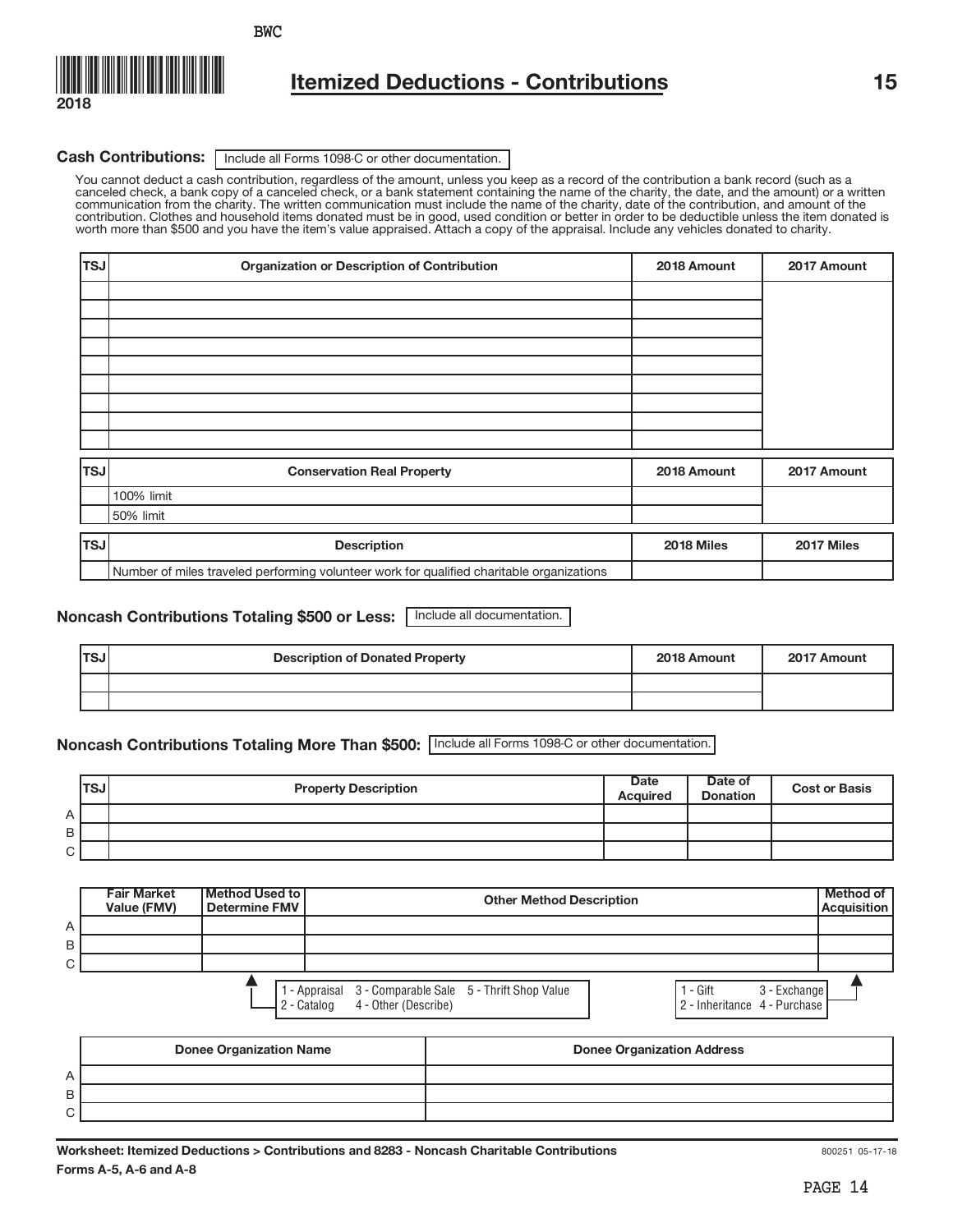



# **Federal Tax Payments** 20

# **Refund Application:**

| If you have an overpayment of 2018 taxes, do you want the excess:                              |                   |                                                   |                    |
|------------------------------------------------------------------------------------------------|-------------------|---------------------------------------------------|--------------------|
| Yes<br>Refunded<br><b>No</b><br>.<br>Applied to your 2019 estimated tax liability<br>Yes<br>No |                   |                                                   |                    |
| <b>Federal Estimated Tax Payments:</b>                                                         | <b>Amount Due</b> | <b>Date Paid</b><br>if Not Date Due<br>(Mo/Da/Yr) | <b>Amount Paid</b> |
| (Due 04-17-2018)<br>2018 1st Quarter Estimate<br>.                                             |                   |                                                   |                    |
| 2018 2nd Quarter Estimate<br>(Due 06-15-2018)<br>.                                             |                   |                                                   |                    |
| (Due 09-17-2018)<br>2018 3rd Quarter Estimate<br>.                                             |                   |                                                   |                    |
| 2018 4th Quarter Estimate<br>(Due 01-15-2019)<br>.                                             |                   |                                                   |                    |
| 2017 overpayment applied to 2018 estimate                                                      |                   |                                                   |                    |

# **Tax Planning Information for Tax Year 2019:**

| Do you expect any of the following to occur in 2019?                                                                                                                                                                           | res |  |
|--------------------------------------------------------------------------------------------------------------------------------------------------------------------------------------------------------------------------------|-----|--|
| A change in your marital status entertainment of the status of the status of the status of the status of the status of the status of the status of the status of the status of the status of the status of the status of the s |     |  |
| A change in the number of your dependents                                                                                                                                                                                      |     |  |
| A substantial change in your income                                                                                                                                                                                            |     |  |
| A substantial change in your withholding entertainment is an according to the substantial change in your withholding                                                                                                           |     |  |
| A substantial change in deductions                                                                                                                                                                                             |     |  |

**If you answered Yes to any of the above questions, provide details.**